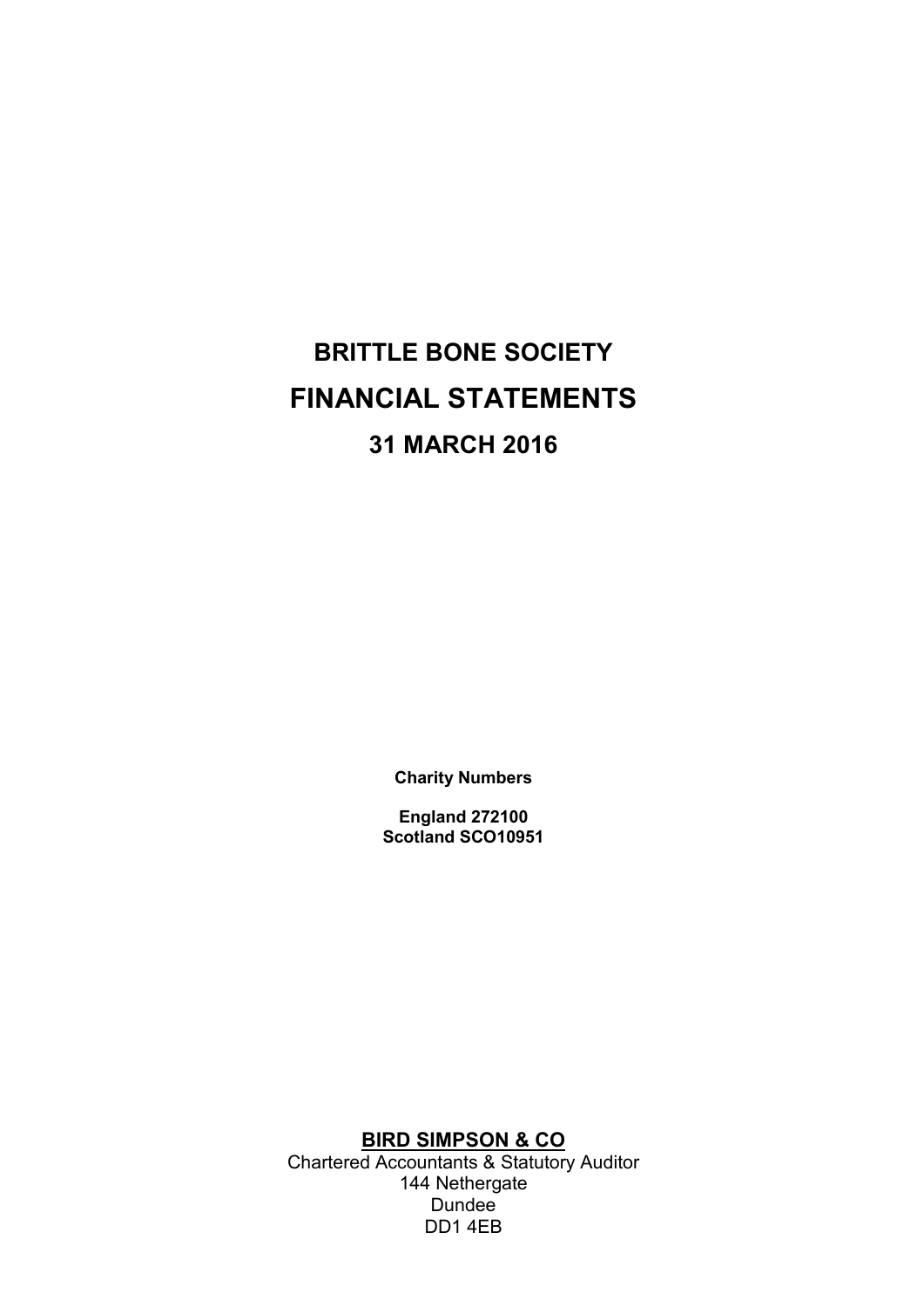## **FINANCIAL STATEMENTS**

| <b>CONTENTS</b>                                | <b>PAGE</b> |
|------------------------------------------------|-------------|
| Members of the Board and professional advisers | 1           |
| <b>Trustees' Annual Report</b>                 | 2           |
| Independent auditor's report to the trustees   | 9           |
| Statement of financial activities              | 11          |
| Income and expenditure account                 | 12          |
| <b>Balance sheet</b>                           | 13          |
| Notes to the financial statements              | 14          |
| Detailed statement of financial activities     | 21          |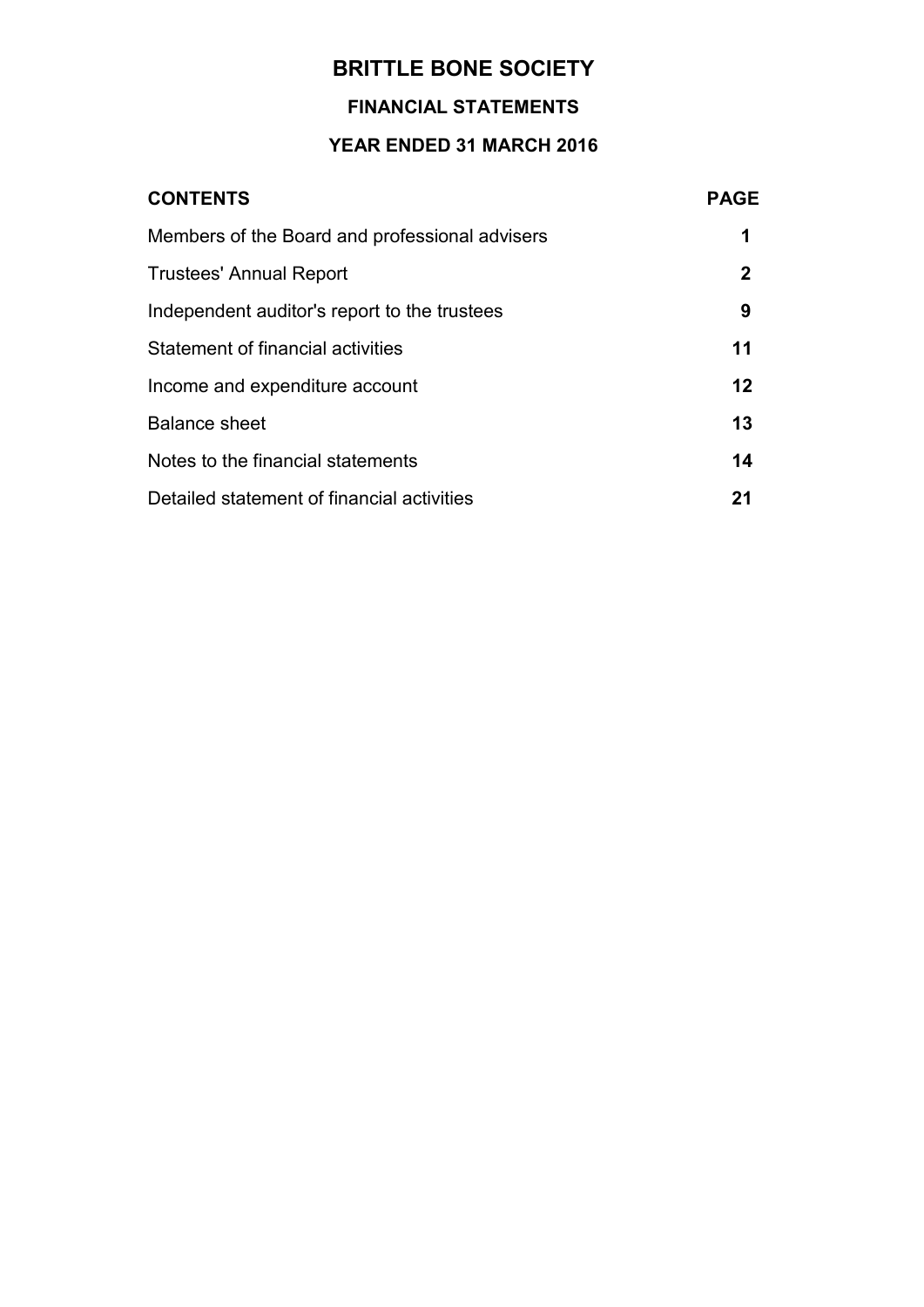## **MEMBERS OF THE BOARD AND PROFESSIONAL ADVISERS**

| <b>Registered charity name</b> | <b>Brittle Bone Society</b>                                                                                                                                                                                                                                                                                                                                                                                                                   |
|--------------------------------|-----------------------------------------------------------------------------------------------------------------------------------------------------------------------------------------------------------------------------------------------------------------------------------------------------------------------------------------------------------------------------------------------------------------------------------------------|
| <b>Charity numbers</b>         | 272100 (England)<br>SCO10951 (Scotland)                                                                                                                                                                                                                                                                                                                                                                                                       |
| <b>Principal office</b>        | <b>Grant Paterson House</b><br>30 Guthrie Street<br>Dundee<br><b>DD15BS</b>                                                                                                                                                                                                                                                                                                                                                                   |
| <b>Trustees</b>                | Elaine Healey (Chairman)<br>John Phillips (Vice Chair)<br>Robert Gordon (Treasurer)<br>Mirrick Koh (Secretary)<br>Prof F Ahmed (Appointed 12 September 2015)<br>Prof N Bishop (Appointed 12 September 2015)<br>Jacky Boyd (Retired 12 September 2015)<br><b>Helen Chappell</b><br><b>Yvonne Grant</b><br>Simon McKeown (Retired 12 September 2015)<br><b>Andrew Mills</b><br>Samantha Renke (Retired 12 September 2015)<br><b>Harry Venet</b> |
| <b>Chief executive officer</b> | Patricia Osborne                                                                                                                                                                                                                                                                                                                                                                                                                              |
| <b>Auditor</b>                 | Bird Simpson & Co<br><b>Chartered Accountants</b><br>& Statutory Auditor<br>144 Nethergate<br>Dundee<br>DD14EB                                                                                                                                                                                                                                                                                                                                |
| <b>Bankers</b>                 | Royal Bank of Scotland<br>3 High Street<br>Dundee<br>DD19LY                                                                                                                                                                                                                                                                                                                                                                                   |
| <b>Legal status</b>            | Unincorporated Charity registered with The Charity<br>Commission in England & Wales under Charity<br>number 272100 and the Office of the Scottish Charity<br>Regulator in Scotland under Charity number<br>SCO10951.                                                                                                                                                                                                                          |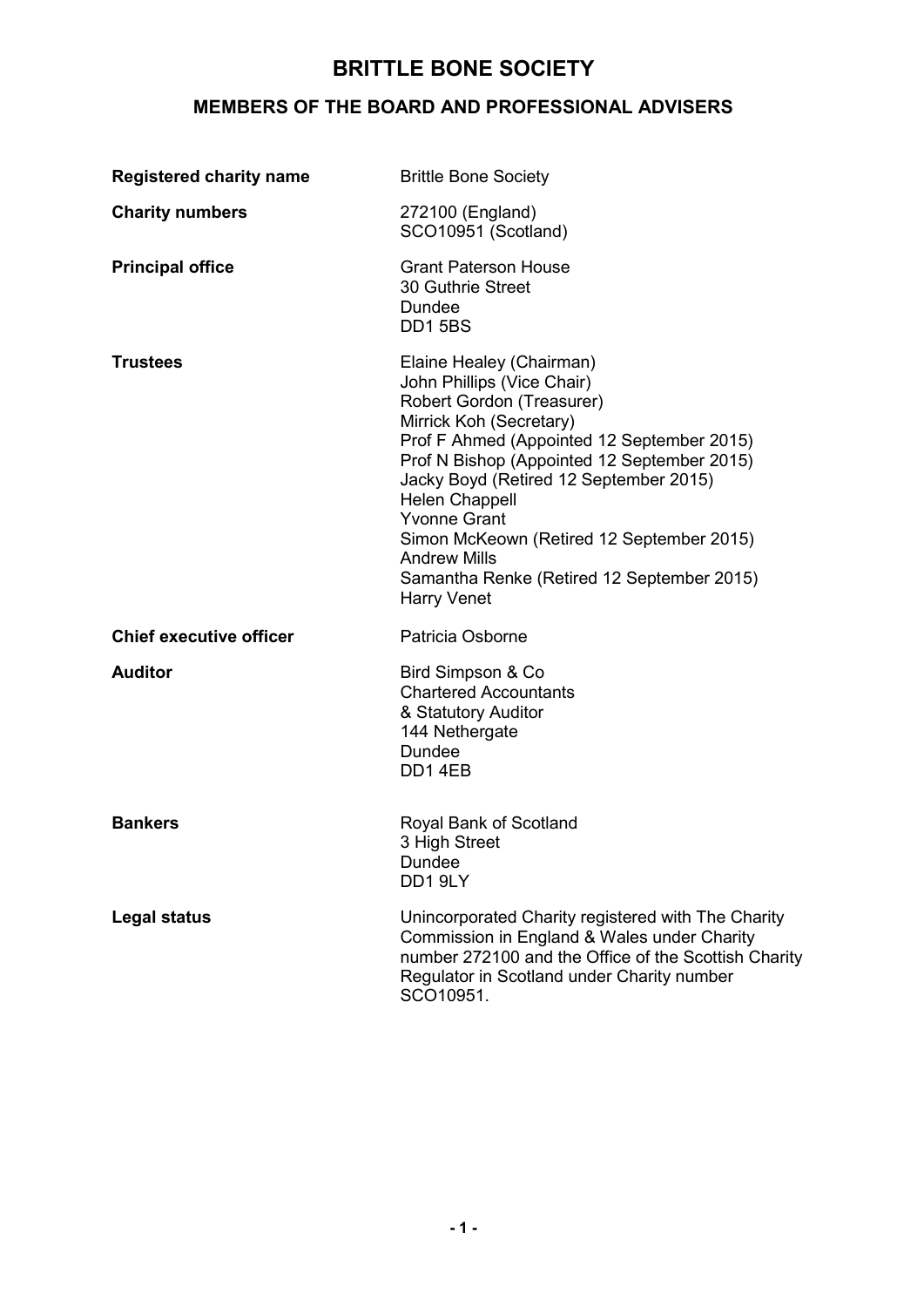### **TRUSTEES' ANNUAL REPORT**

## **YEAR ENDED 31 MARCH 2016**

The trustees present their report and the financial statements of the charity for the year ended 31 March 2016.

The financial statements have been prepared in accordance with the policies set out in Note 1 to the accounts and comply with the Charities and Trustee Investment (Scotland) Act 2005, the Charities Accounts (Scotland) Regulations 2006 (as amended), the Charities Act 2011 and Accounting and Reporting by Charities; Statement of Recommended Practice applicable to charities preparing their accounts in accordance with Financial Reporting Standard for Smaller Entities published on 16<sup>th</sup> July, 2014 (Charities SORP – FRSSE).

#### **REFERENCE AND ADMINISTRATIVE DETAILS**

Reference and administrative details are shown in the schedule of members of the board and professional advisers on page 1 of the financial statements.

#### **THE TRUSTEES**

The trustees who served the charity during the period were as follows:

| Elaine Healey<br>John Phillips<br>Robert Gordon<br>Mirrick Koh |                               |
|----------------------------------------------------------------|-------------------------------|
| Helen Chappell                                                 |                               |
| <b>Yvonne Grant</b>                                            |                               |
| Andrew Mills                                                   |                               |
| Harry Venet                                                    |                               |
| Prof F Ahmed                                                   | (Appointed 12 September 2015) |
| Prof N Bishop                                                  | (Appointed 12 September 2015) |
| Jacky Boyd                                                     | (Retired 12 September 2015)   |
| Simon McKeown                                                  | (Retired 12 September 2015)   |
| Samantha Renke                                                 | (Retired 12 September 2015)   |

#### **STRUCTURE, GOVERNANCE AND MANAGEMENT**

As the Charity is active throughout the United Kingdom it is registered with both the Charity Commission and the Office of the Scottish Charity Regulator. It is unincorporated and governed by its constitution.

#### **MEMBERSHIP**

Membership of the Charity is open to individuals over the age of 18 years and organisations who are interested in furthering the work of the Charity and who have paid the appropriate annual subscription.

### **DATA PROTECTION & DISCLOSURES**

The Charity continues to adhere to Data Protection principles. The Charity has ensured all Trustees and key staff have completed child protection training and are complying fully with all CRBS checks (now being replaced with PVG Scheme), and includes self declaration forms for any volunteers or back office personnel.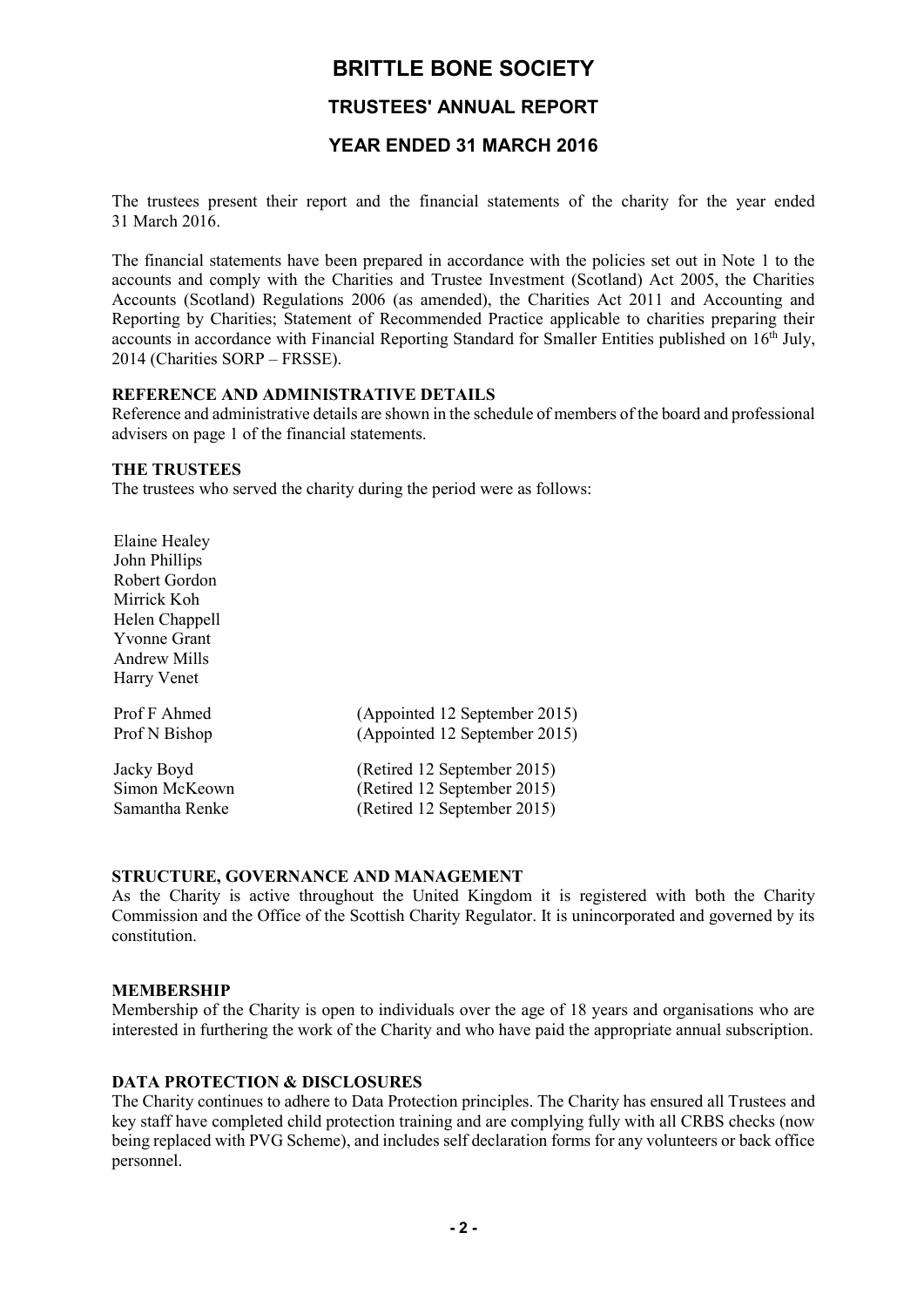### **TRUSTEES' ANNUAL REPORT** *(continued)*

### **YEAR ENDED 31 MARCH 2016**

### **ADMINISTRATION**

The Trustees administer and manage the Charity and employ a Chief Executive Officer to manage the day-to-day operations. Whilst the Chief Executive Officer is normally in attendance at the meetings of the Trustees, she has no voting rights, her participation being on an ex-officio basis.

#### **MEETINGS**

The Trustees meet at least three or more times per year depending on the business to be considered. Decisions are made based on motions, duly proposed and seconded, either at the meeting or resolutions in writing. Motions are carried on a simple majority of the Trustees attending and voting. This is subject to the constitutional requirement that a minimum of five Trustees must be present at any meeting. In addition the Chair, Vice Chair, Secretary and Treasurer together with the Chief Executive Officer prepare regular reports for the Trustees. Additionally the CEO regularly emails and discusses and consults with the Chairman, Secretary and Treasurer on operational matters.

#### **TRUSTEES**

On election or adoption Trustees are supplied with the relevant publications from the Charity Commission and the Office of the Scottish Charity Regulator. The Charity supplies full job descriptions for Trustees and office bearers, copies of the constitution and other policy documents relevant to the governance of the Charity.

Trustees are encouraged to contact the appropriate regulator or, if necessary, other sources of information should they have any enquiries.

Trustees are also required to sign a Declaration Form confirming that they are not in any way legally disqualified from serving.

While the Trustees consider external and internal risks to the Charity on an ad hoc basis, they have conducted a review focusing on the major risks to which the Charity is exposed and the systems that are required to mitigate those risks. There is, however, knowledge of the significant external risks to funding and the Charity will continue to seek opportunities, which will allow for the diversification of funding and activities.

Internal risks are minimised by the established procedures for authorisation of transactions and projects and to ensure consistent quality of delivery for all operational aspects of the Charity. These procedures are periodically reviewed to ensure that they still meet the needs of the Charity.

The law firm Jones Day, of which Trustee John Phillips is Partner in Charge continues to provide probono legal advice across a number of areas including advice on litigation, IT and other contractual matters, data protection and employment Law. The London office of Jones Day is regularly used by Charity staff and Trustees for meetings on both internal matters and funding presentations. This allows the Charity to apply to its charitable objectives, funds that would otherwise be spent on legal fees or room hire and so increases the proportion of every donation that directly assists those with OI.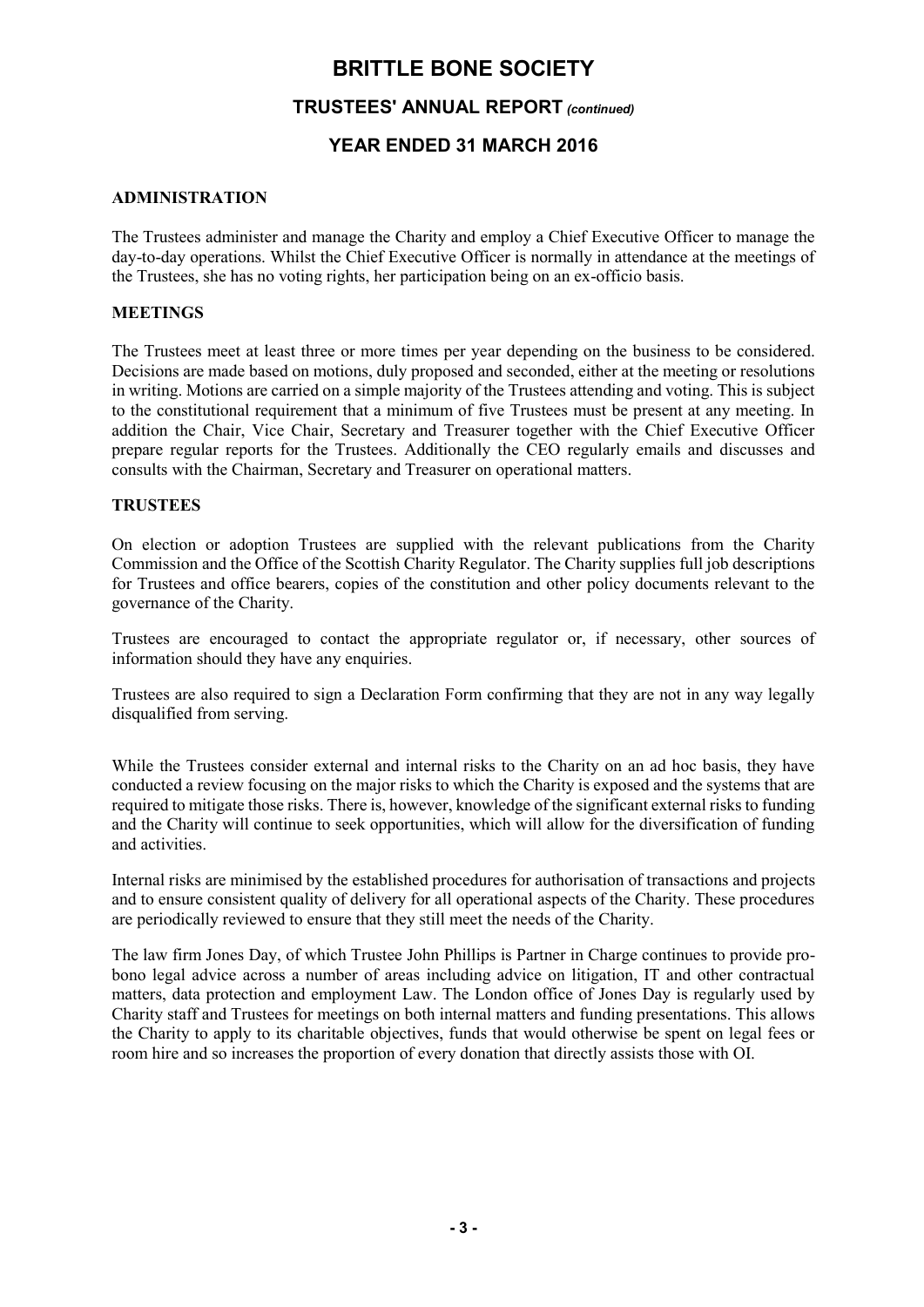### **TRUSTEES' ANNUAL REPORT** *(continued)*

## **YEAR ENDED 31 MARCH 2016**

In March 2015 the Trustee Board proposed Mirrick Koh, Trustee, to the position of Secretary to the Board. John Phillips duly agreed to the proposal to take up the vacancy of Vice Chair, a post not filled since 2012. It was also agreed that invitations to join the Board be extended to chairman of the Medical Advisory Board Professor Nick Bishop and to Professor Faisal Ahmed. This was accepted by both professors with the proviso they are both also attached to other charities and must be aware of and avoid conflicts of interests at those charities. These posts were confirmed by members at the AGM in September 2015.

As at May 2016, there were 10 Trustees serving on the Trustee Board.

Chairman Elaine Healey was re-elected at the September 2015 AGM and other Trustees elected were Yvonne Grant and Helen Chappell.

#### **STRATEGIC PLANNING**

Trustees agreed the current Strategic Plan (2016 - 2018) and associated Fundraising and Communications Strategy at the November 2015 Trustee meeting.

We are one full time employee down for this financial period (Fundraising Officer). We are still evaluating and reviewing our overall HR and resourcing requirements to make best use of all skill sets available.

### **OBJECTIVES AND ACTIVITIES**

The objectives of the Charity are to advance research into the causes, inheritance and management of Osteogenesis Imperfecta and similar disorders, to publish the useful results of such research and to relieve persons from such disorders.

#### **Support**

The provision of advice, support and financial assistance remains key in our objectives. Contact for members to our support is provided initially at the point of contact by our Support Development Officer.

#### **Communications**

The rise in communications via social media continues to necessitate the need to regularly review the way staff respond to enquiries. A Communications Officer was recruited April 2015. The Charity's first "E-Zine" was launched in February 2015 and to date 9 have been distributed to 1,088 people each month. All social media outlets e.g. Twitter, Facebook etc. require regular upkeep, monitoring and maintenance managed by the Communications Officer.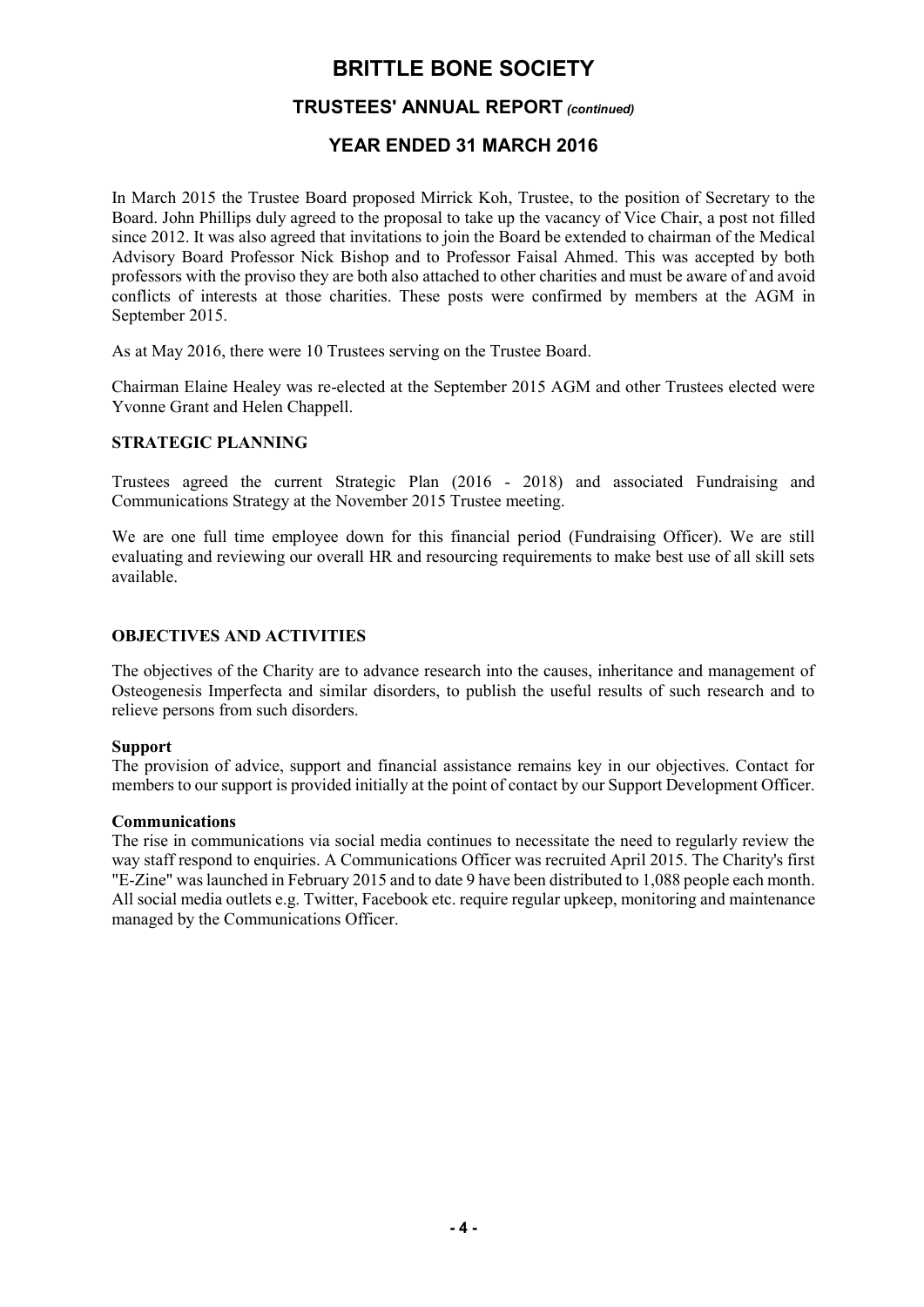### **TRUSTEES' ANNUAL REPORT** *(continued)*

### **YEAR ENDED 31 MARCH 2016**

#### **Events and Projects**

The Charity seeks part-funding for its most expensive event (the annual AGM and conference) and in this financial year gained financial support from Shared Care and Better Breaks. This was to support Scottish carers to attend conference. Funding also received from Hospital Saturday Fund towards professional child care staff for our Conference crèche. The Charity did consider altering their programme of activity to move their Annual Conference Event to a bi-ennial event to save on rising costs associated. This was rejected by members at Conference 2015. It was agreed to seek out corporate funding to address the shortfall and cost to the Charity.

Patient Day Events run with local Hospital staff were launched in February 2015 funded by Awards for All for Scotland and funding for English events was received from the Goldsmiths Foundation and we held 2 successful events in Scotland, 1 in Northern Ireland, 1 in the Republic of Ireland and 2 in England, averaging 70 members at each event.

The Youth Event called VOICE was held in London and comprised our charity taking part in the OIFE youth event to welcome youth delegates from Europe. This was attended by 50 delegates - 25 from the UK and 25 from Europe - maintaining a theme on independent living.

Cool Bones Project for 11-15 year olds commenced in 2014. The Charity continues to receive funding from BBC Children in Need to fund this.

#### **Volunteers**

Outside of the head office the Charity relies on volunteers throughout the UK to help raise funds and provide peer support for others affected by Osteogenesis Imperfecta. The Charity continues to support local University internships.

#### **Publicity and Awareness**

The Charity endeavours to raise awareness of rare bone diseases. We engaged our charity patron Ms Jordanne Whiley MBE and enlisted support from international film star Mr Brian Cox who narrated a BBC Radio 4 Appeal. Young member Cameron Allan helped promote children's charity appeal BBC Children in Need - highlighting his journey of living with OI on the BBC TV programme Countryfile reaching an estimated 8 million viewers.

#### **Research and Policy**

The Charity continues to increase involvement in research areas relevant to the circumstances relating to Osteogenesis Imperfecta guided by the Medical Advisory Board and by promoting National Institute of Health Research (NIHR) and wider research work to membership. Involvement in the RUDY Project which is a study of rare diseases concerning bones, joints and blood vessels, which has the full support of our Medical Advisory Board and which has been widely supported by general membership. With some further amendments yet to agree to finalise the Charity has constructed its first 'Research Strategy document - with the intent to join the AMRC (Association of Medical Research Charities) in 2016. The Charity has stepped up its involvement considerably in discussions and participation in various important new trials and studies.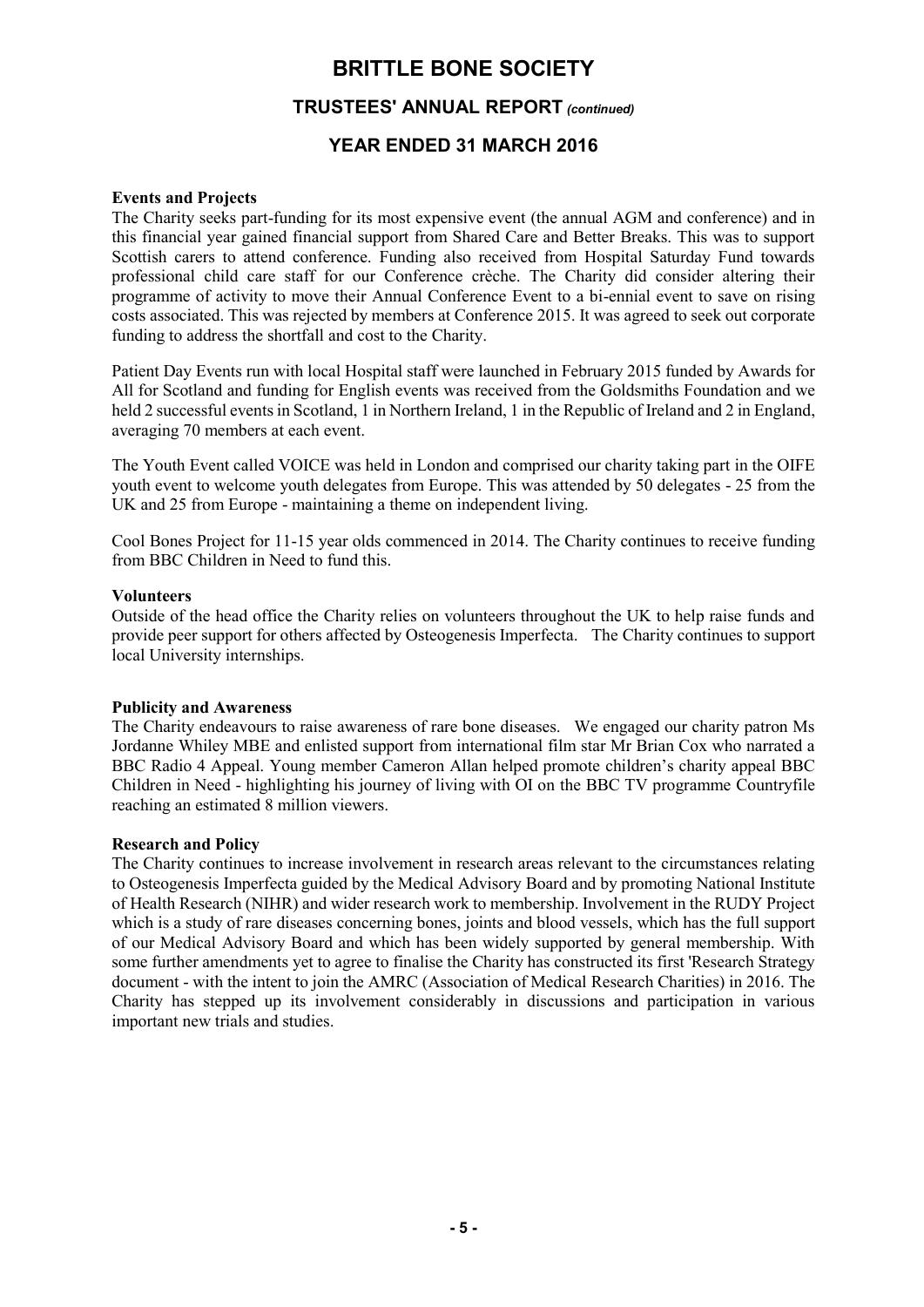### **TRUSTEES' ANNUAL REPORT** *(continued)*

### **YEAR ENDED 31 MARCH 2016**

### **ACHIEVEMENTS AND PERFORMANCE**

#### **Financial Review**

The financial statements show that the charity produced a surplus of £116,749 in the year (2015 deficit £8,498). Income increased dramatically to £492,342, mainly due to the generous legacy income that was received during the year. This is a very welcome boost to the charity finances. The income has allowed for increased expenditure on charitable activities, whilst administration and overhead costs have remained well controlled.

The practice of fundraising to co-fund equipment or services continues. There continues to be an increased emphasis on seeking out applications for financial income to fund events, and so spread the reach of services offered by the Charity Branches and Support Groups.

Long term fundraisers (Longridge Branch) continue to raise funds of significant proportions.

#### **Expenditure**

Applications for financial support for wheelchairs and equipment must be made in writing and be supported by a relevant professional, generally an occupational therapist, and full details on the specification, cost and supplier of any equipment. The Charity operates an application system which is summarised regularly back into the Trustee Board (maintaining and protecting personal details and identities). The Charity provides assistance to enable people to attend our conference events.

#### **Subscriptions and Third Party Affiliations**

The Charity is a member of a number of relevant organisations which can be found on our website including Genetic Alliance and EURORDIS, SCVO and NIRDP. At this time our UK Charity is unable to join the NCVO as we do not currently have a registered address in England, despite having an English Charity Registration number listed with the Charity Commission. The Charity continues upkeep of relevant membership of pressure group committees and organisations to make sure their comment and contributions are noted in important matters like the UK Rare Disease Plan and changes to national health policy.

The Charity continues to maintain relations with OIF (Osteogenesis Imperfecta Foundation) in USA and OIFE (Osteogenesis Imperfecta Federation Europe) maintaining and building links at home and abroad.

#### **Income**

There is a wide mix of potential funding sources and the best way of securing funds is judged on a caseby-case basis. This may include applications to major trusts, local trusts, and companies, and in many cases contributions from specific events or individuals.

In this financial year the Charity benefitted from a generous legacy donation of £202k. We agreed to use some funds to support our Charity Patron with a small sponsorship fee; further we agreed to address outstanding facility and maintenance matters at our Headquarters that had been long overlooked and neglected due to prioritising our funds. We installed a new phone system and approved a number of outstanding IT upgrades. A portion of funds was set aside for staff training and welfare. A fund of £30k was agreed to help launch the charity's hopes to become more acutely involved and part of relevant Research and further prompted our decision to formalise our involvement in research by joining with the AMRC. A further designation of £30k was agreed by Trustees to go into our Wheelchair General Fund.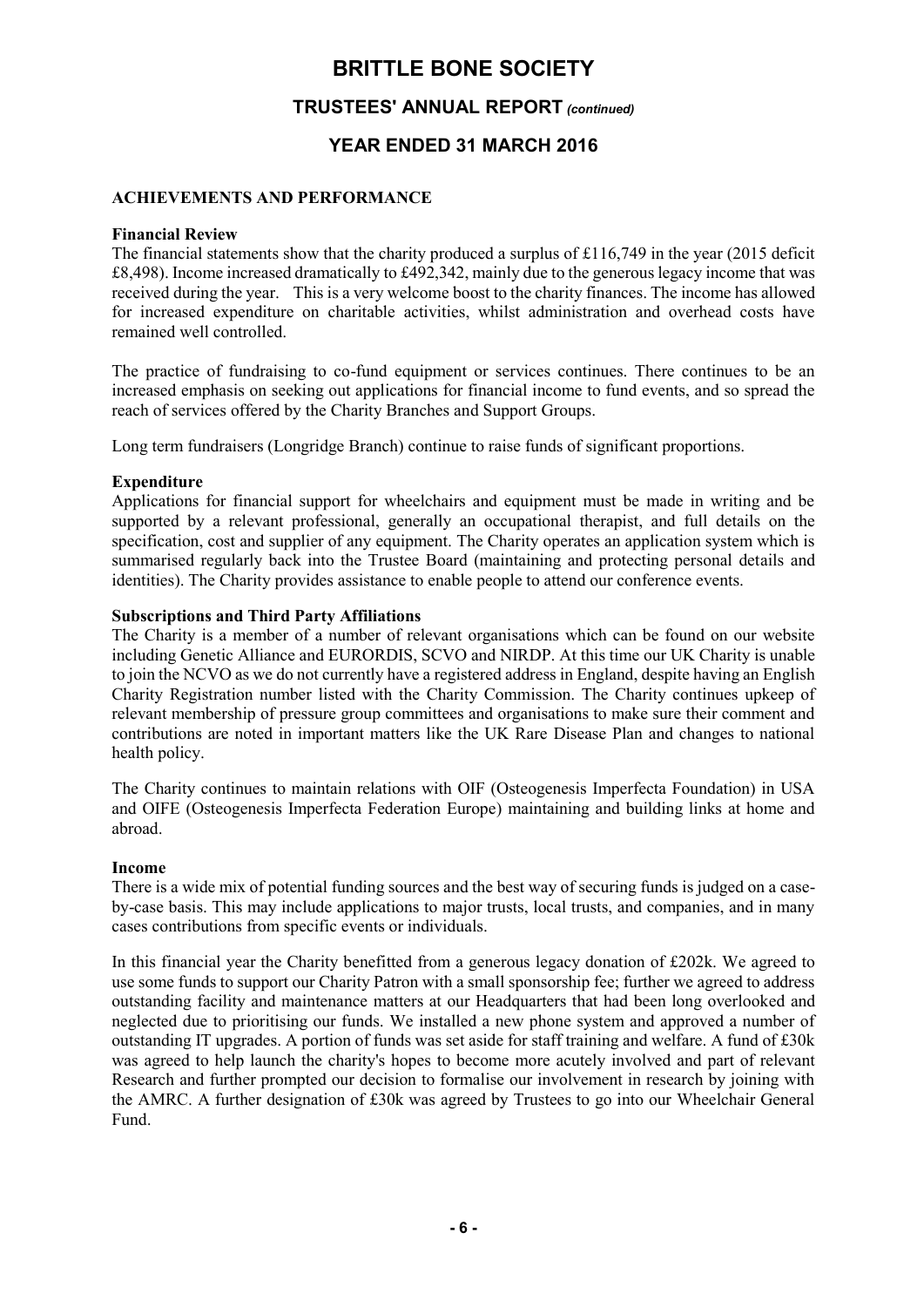### **TRUSTEES' ANNUAL REPORT** *(continued)*

### **YEAR ENDED 31 MARCH 2016**

#### **Fundraising**

The Charity continues to support uptake of race places nationally, fundraising dinners and events of small, medium and large scale. From "can" collections to gala balls, the Charity supports long-term supporters and encourages new fundraisers.

#### **Sponsorship**

The Charity continues to invite suitable and relevant sponsors (e.g. wheelchair manufacturers) to our smaller and main annual Conference to help provide an array of information and also help pay towards Conference costs.

#### **Banking**

There were no changes to any of our banking arrangements.

#### **Going Concern**

The level of unrestricted funds is greater than required in the reserves policy set by the Trustees and consequently, the Trustees have a reasonable expectation that the Charity will continue in operational existence for the immediate foreseeable future and have therefore, used the going concern basis in preparing the financial statements.

#### **PLANS FOR FUTURE PERIODS**

The Charity has begun an important project to scope a proposal to call for an Adult OI commissioned service. This involves close co-operation with NHS healthcare professionals and full consultation undertaken by the Charity with wider membership to help construct a winning application.

The Charity is planning to launch both a general fundraising drive - featuring the high costs of wheelchairs and other equipment to help front this new fundraising campaign and a legacy project to raise funds and awareness.

In line with our hopes to join the AMRC and reflecting the wishes of members to be more greatly involved in research the Charity has engaged in an increased number of important studies and potential trials into new therapies and treatments. This includes not only the OI community but extends to others in the more rare bone group areas (HPP).

The BBS hope to gain funding to pay for new hospital packs of information to be delivered to children in hospitals.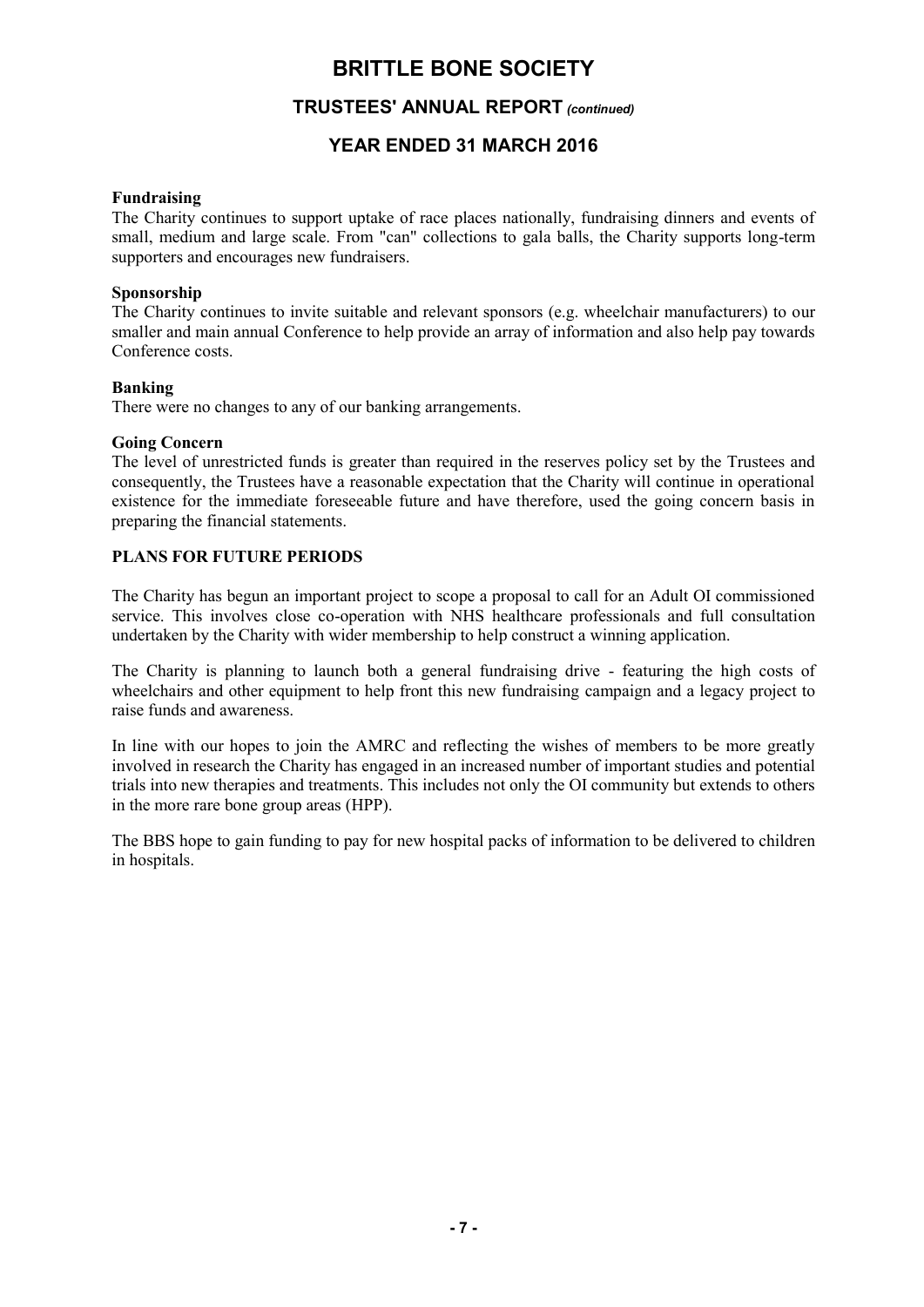### **TRUSTEES' ANNUAL REPORT** *(continued)*

### **YEAR ENDED 31 MARCH 2016**

### **STATEMENT OF TRUSTEES' RESPONSIBILITIES**

The trustees are responsible for preparing the Trustees' Annual Report and the financial statements in accordance with applicable law and regulations and United Kingdom Accounting Standards (United Kingdom Generally Accepted Accounting Practice).

The law applicable to charities in England, Wales and Scotland requires the trustees to prepare financial statements for each financial year which give a true and fair view of the state of affairs of the charity and of the incoming resources and application of resources of the charity for that period. In preparing these financial statements, the trustees are required to:

- select suitable accounting policies and then apply them consistently;
- · observe the methods and principles in the Charities SORP;
- · make judgements and accounting estimates that are reasonable and prudent;
- · state whether applicable UK Accounting Standards have been followed, subject to any material departures disclosed and explained in the accounts;
- · prepare the financial statements on the going concern basis unless it is inappropriate to presume that the charity will continue in operation.

The trustees are responsible for keeping proper accounting records that disclose with reasonable accuracy at any time the financial position of the charity and enable them to ensure that the financial statements comply with the Charities and Trustee Investment (Scotland) Act 2005, the Charities Accounts (Scotland) Regulations 2006 (as amended), the Charities Act 2011 and the provisions of the charity's constitution. They are also responsible for safeguarding the assets of the charity and hence for taking reasonable steps for the prevention and detection of fraud and other irregularities.

The Trustees are responsible for the maintenance and integrity of the charity and financial information included on the charity's website. Legislation in the United Kingdom governing the preparation and dissemination of financial statements may differ from legislation in other jurisdictions.

#### **AUDITOR**

Bird Simpson & Co have been re-appointed as auditor for the ensuing year.

Signed on behalf of the trustees

Etami Healey

…………………………………… Elaine Healey Trustee

Grant Paterson House 30 Guthrie Street Dundee DD1 5BS

Dated 25<sup>th</sup> June 2016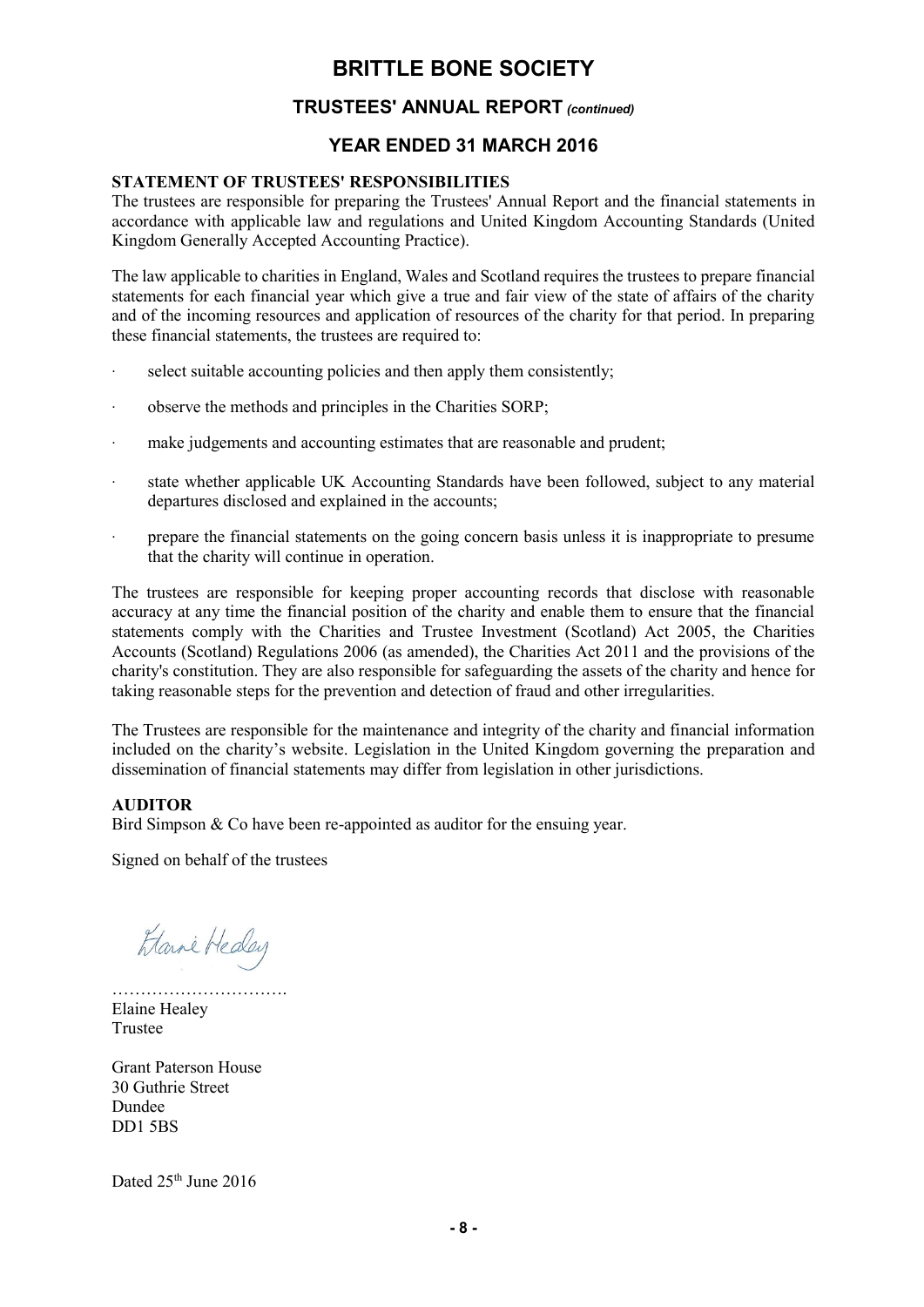### **INDEPENDENT AUDITOR'S REPORT TO THE TRUSTEES OF BRITTLE BONE SOCIETY**

### **YEAR ENDED 31 MARCH 2016**

We have audited the financial statements of Brittle Bone Society for the year ended 31 March 2016 which comprise the Statement of Financial Activities, Income and Expenditure Account, the Balance Sheet and the related notes. The financial reporting framework that has been applied in their preparation is applicable law and Accounting and Reporting by Charities; Statement of Recommended Practice applicable to charities preparing their accounts in accordance with the Financial Reporting Standard for Smaller Entities published on  $16<sup>th</sup>$  July, 2014 (Charities SORP – FRSSE).

This report is made solely to the charity's trustees, as a body, in accordance with section  $44(1)(c)$  of the Charities and Trustee Investment (Scotland) Act 2005 and under section 144 of the Charities Act 2011 and regulations made under those Acts. Our audit work has been undertaken so that we might state to the charity's trustees those matters we are required to state to them in an auditor's report and for no other purpose. To the fullest extent permitted by law, we do not accept or assume responsibility to anyone other than the charity and the charity's trustees as a body, for our audit work, for this report, or for the opinions we have formed.

#### **RESPECTIVE RESPONSIBILITIES OF TRUSTEES AND AUDITOR**

As explained more fully in the Trustees' Annual Report, the trustees are responsible for the preparation of financial statements which give a true and fair view.

We have been appointed as auditor under section  $44(1)(c)$  of the Charities and Trustee Investment (Scotland) Act 2005 and under section 144 of the Charities Act 2011 and report in accordance with regulations made under those Acts. Our responsibility is to audit and express an opinion on the financial statements in accordance with applicable law and International Standards on Auditing (UK and Ireland). Those standards require us to comply with the Auditing Practices Board's Ethical Standards for Auditors, including "APB Ethical Standard - Provisions Available for Small Entities (Revised).

### **SCOPE OF THE AUDIT OF THE FINANCIAL STATEMENTS**

An audit involves obtaining evidence about the amounts and disclosures in the financial statements sufficient to give reasonable assurance that the financial statements are free from material misstatement, whether caused by fraud or error. This includes an assessment of: whether the accounting policies are appropriate to the charity's circumstances and have been consistently applied and adequately disclosed; the reasonableness of significant accounting estimates made by the trustees; and the overall presentation of the financial statements. In addition, we read all the financial and non-financial information in the Trustees' Annual Report to identify material inconsistencies with the audited financial statements. If we become aware of any apparent material misstatements or inconsistencies we consider the implications for our report.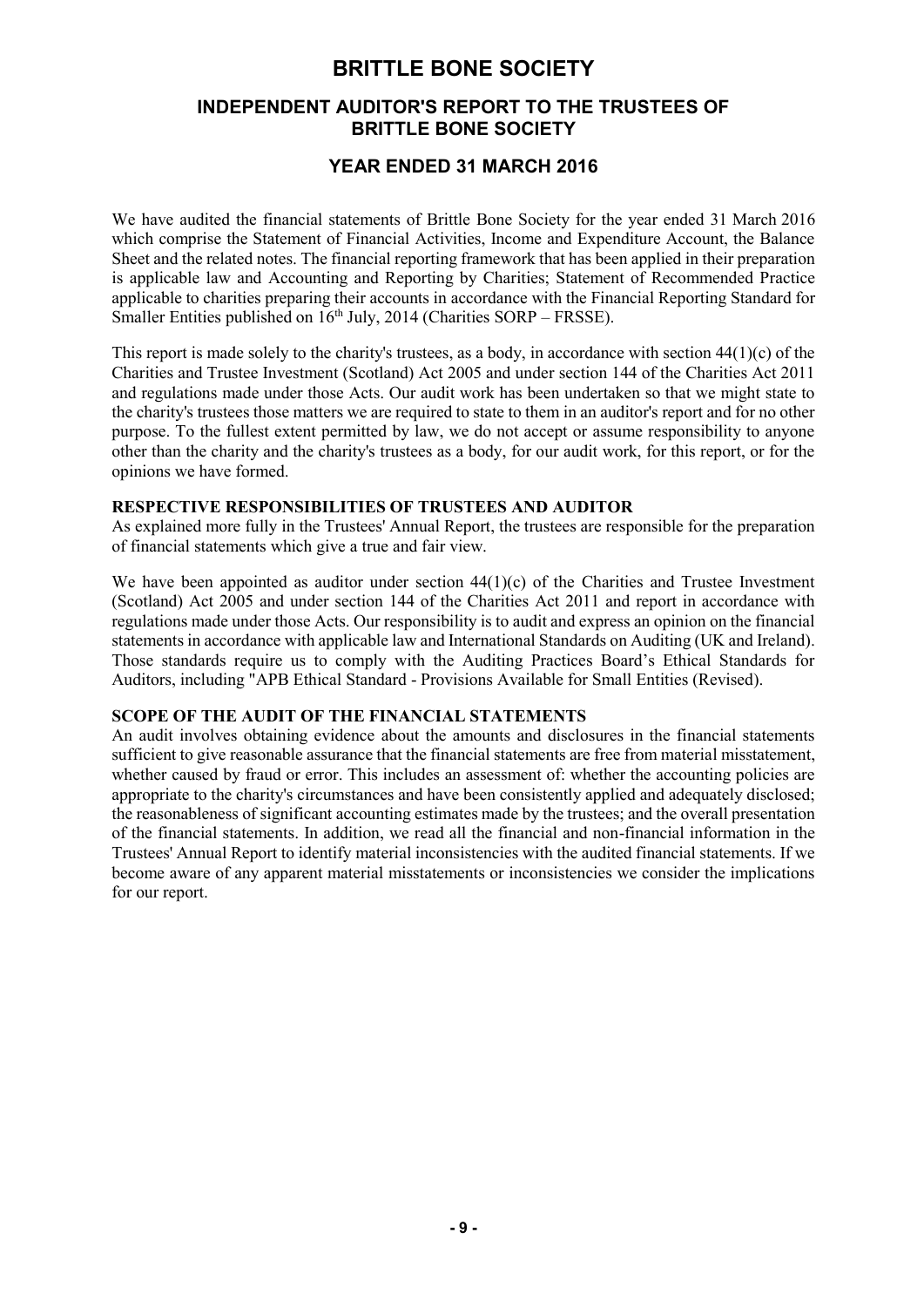### **INDEPENDENT AUDITOR'S REPORT TO THE TRUSTEES OF BRITTLE BONE SOCIETY** *(continued)*

## **YEAR ENDED 31 MARCH 2016**

### **OPINION ON FINANCIAL STATEMENTS**

In our opinion the financial statements:

- ightarrow give a true and fair view of the state of the charity's affairs as at 31 March 2016 and of its incoming resources and application of resources, for the year then ended;
- have been properly prepared in accordance with United Kingdom Generally Accepted Accounting Practice applicable to Smaller Entities; and
- have been prepared in accordance with the requirements of the Charities and Trustee Investment (Scotland) Act 2005, regulation 8 of the Charities Accounts (Scotland) Regulations 2006 (as amended) and the Charities Act 2011.

#### **MATTERS ON WHICH WE ARE REQUIRED TO REPORT BY EXCEPTION**

We have nothing to report in respect of the following matters where the Charities Accounts (Scotland) Regulations 2006 (as amended) and Charities Act 2011 requires us to report to you if, in our opinion:

- x the information given in the Trustees' Annual Report is inconsistent in any material respect with the financial statements; or
- proper accounting records have not been kept; or
- the financial statements are not in agreement with the accounting records and returns; or
- we have not received all the information and explanations we require for our audit.

 $\sim \gamma \frac{dV}{dV}$ ………………………………..

Murray Dalgety (Senior Statutory Auditor) BIRD SIMPSON & CO Chartered Accountants & Statutory Auditor 144 Nethergate Dundee DD1 4EB

Dated 28<sup>th</sup> June, 2016

Bird Simpson & Co is eligible to act as an auditor in terms of section 1212 of the Companies Act 2006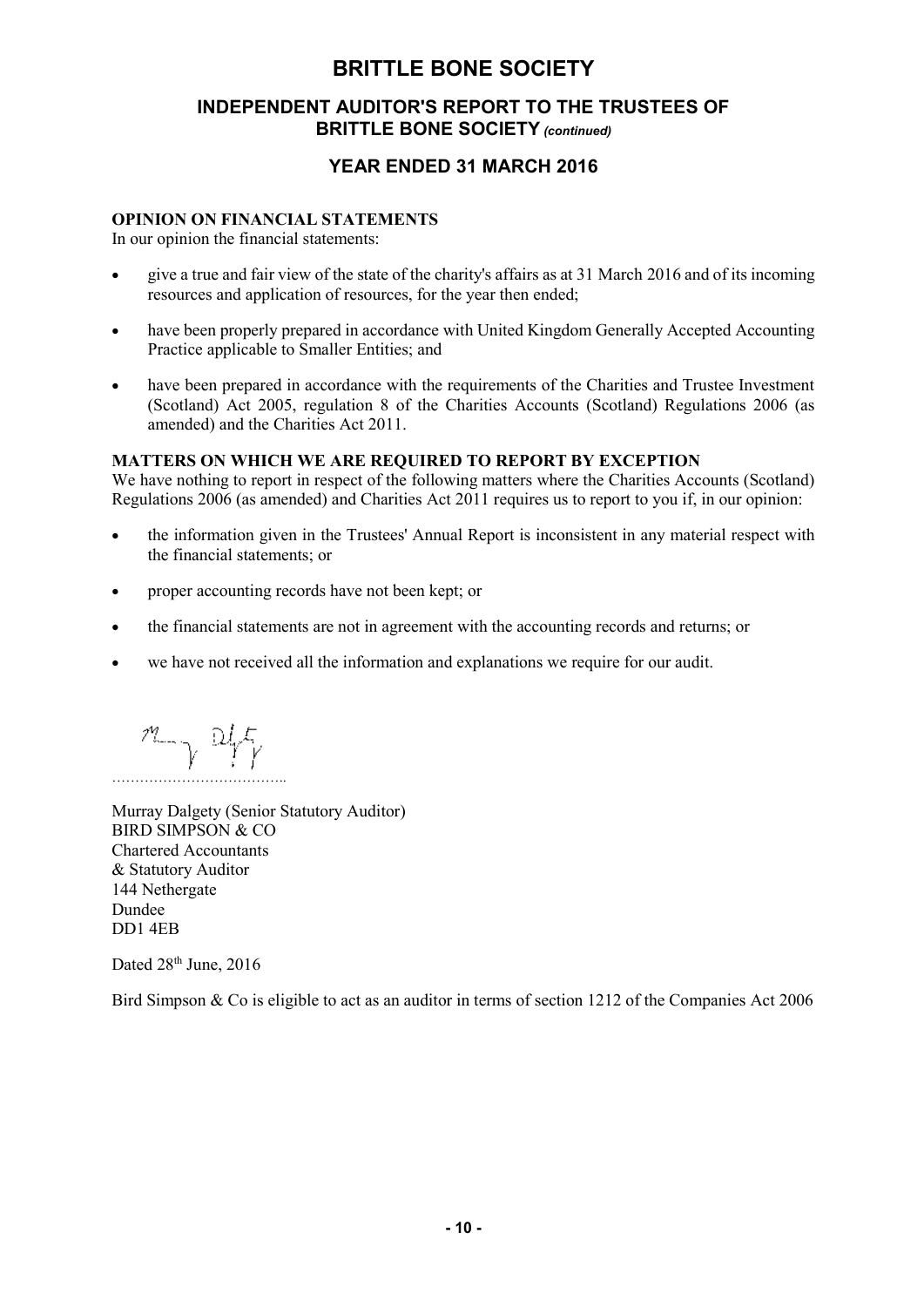## **STATEMENT OF FINANCIAL ACTIVITIES**

### **YEAR ENDED 31 MARCH 2016**

|                                                                                                                          | <b>Note</b> | <b>Unrestricted</b><br><b>Funds</b><br>£ | <b>Restricted</b><br><b>Funds</b><br>£ | <b>Total Funds</b><br>2016<br>£ | <b>Total Funds</b><br>2015<br>$\mathbf f$ |
|--------------------------------------------------------------------------------------------------------------------------|-------------|------------------------------------------|----------------------------------------|---------------------------------|-------------------------------------------|
| <b>INCOMING RESOURCES</b><br>Incoming resources from<br>generating funds:                                                |             |                                          |                                        |                                 |                                           |
| Voluntary income<br>Activities for generating                                                                            | $\mathbf 2$ | 304,329                                  | 114,267                                | 418,596                         | 236,801                                   |
| funds                                                                                                                    | 3           | 60,950                                   | 11,678                                 | 72,628                          | 77,929                                    |
| Investment income                                                                                                        | 4           | 1,118                                    |                                        | 1,118                           | 681                                       |
| <b>TOTAL INCOMING</b>                                                                                                    |             |                                          |                                        |                                 |                                           |
| <b>RESOURCES</b>                                                                                                         |             | 366,397                                  | 125,945                                | 492,342                         | 315,411                                   |
| <b>RESOURCES EXPENDED</b><br>Costs of generating funds:<br>Fundraising trading: cost<br>of goods sold and other<br>costs | 5           | (90, 973)                                |                                        | (90, 973)                       | (86,369)                                  |
| Charitable activities                                                                                                    | 6/7         | (93, 370)                                | (191,250)                              | (284, 620)                      | (237, 540)                                |
| <b>TOTAL RESOURCES</b><br><b>EXPENDED</b>                                                                                |             | (184, 343)                               | (191,250)                              | (375,593)                       | (323,909)                                 |
| <b>NET</b><br>INCOMING/(OUTGOING)<br><b>RESOURCES BEFORE</b><br><b>TRANSFERS</b><br>Transfer between funds               | 9<br>10     | 182,054<br>(21, 913)                     | (65,305)<br>21,913                     | 116,749                         | (8, 498)                                  |
| <b>NET</b><br>INCOMING/(OUTGOING)<br><b>RESOURCES FOR THE</b>                                                            |             |                                          |                                        |                                 |                                           |
| <b>YEAR</b><br><b>RECONCILIATION OF</b><br><b>FUNDS</b>                                                                  |             | 160,141                                  | (43,392)                               | 116,749                         | (8, 498)                                  |
| Total funds brought forward                                                                                              |             | 204,003                                  | 120,341                                | 324,344                         | 332,842                                   |
| <b>TOTAL FUNDS CARRIED</b><br><b>FORWARD</b>                                                                             |             | 364,144                                  | 76,949                                 | 441,093                         | 324,344                                   |

The Statement of Financial Activities includes all gains and losses in the year and therefore a statement of total recognised gains and losses has not been prepared.

All of the above amounts relate to continuing activities.

**The notes on pages 14 to 24 form part of these financial statements.**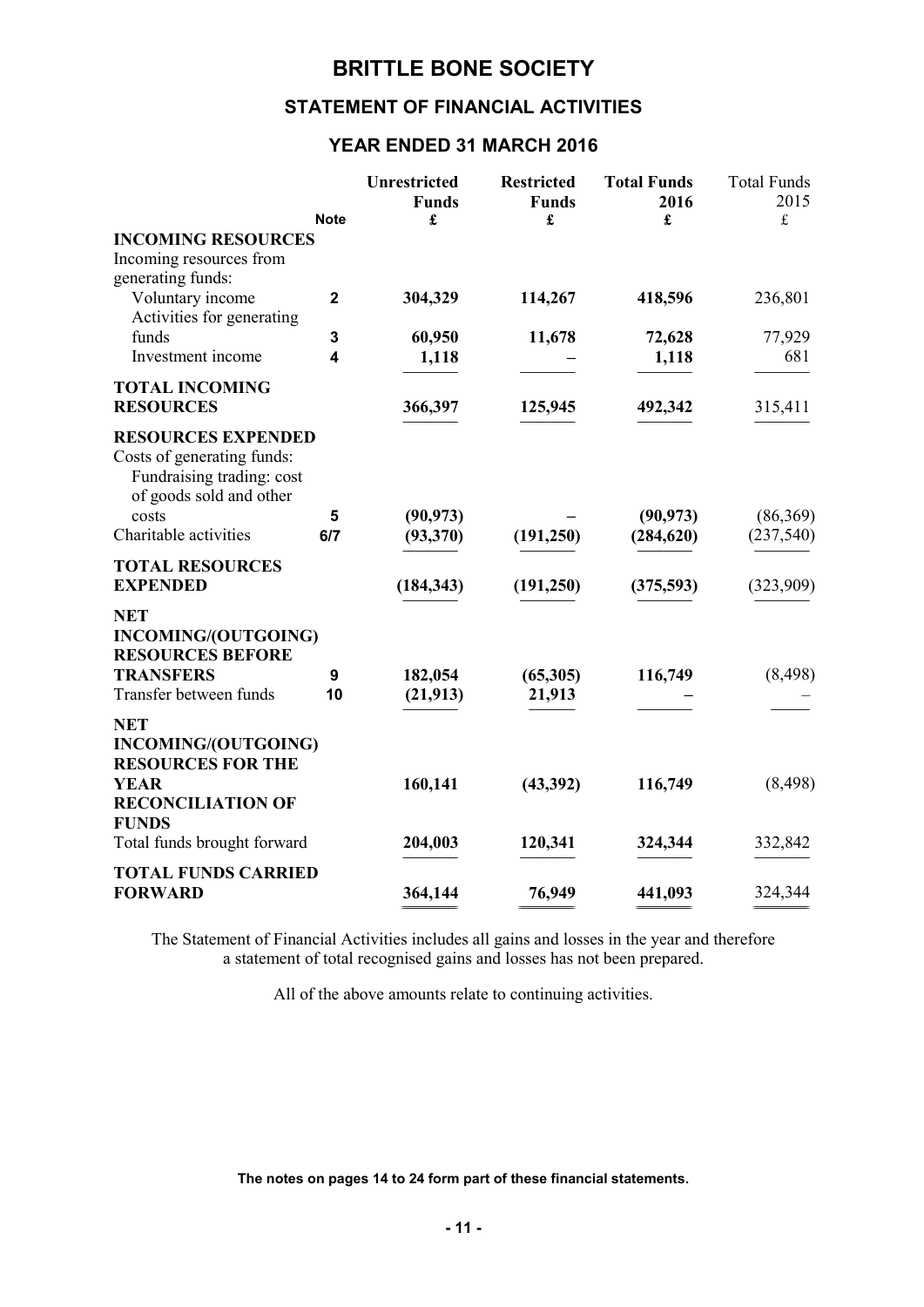## **INCOME AND EXPENDITURE ACCOUNT**

## **YEAR ENDED 31 MARCH 2016**

|                                                               | 2016        |   |                      | 2015                 |  |
|---------------------------------------------------------------|-------------|---|----------------------|----------------------|--|
| <b>INCOME</b>                                                 | <b>Note</b> | £ | £<br>491,224         | £<br>314,730         |  |
| <b>TOTAL INCOME</b><br><b>TOTAL EXPENDITURE</b>               |             |   | 491,224<br>(375,593) | 314,730<br>(323,909) |  |
| <b>OPERATING SURPLUS/(DEFICIENCY)</b>                         | 9           |   | 115,631              | (9,179)              |  |
| <b>OTHER INCOME</b><br>Interest receivable and similar income | 4           |   | 1,118                | 681                  |  |
| <b>SURPLUS/(DEFICIT) FOR THE YEAR</b>                         |             |   | 116,749              | (8, 498)             |  |

The Income and Expenditure Account includes all gains and losses in the year and therefore a statement of total recognised gains and losses has not been prepared.

All of the above amounts relate to continuing activities.

**The notes on pages 14 to 24 form part of these financial statements.**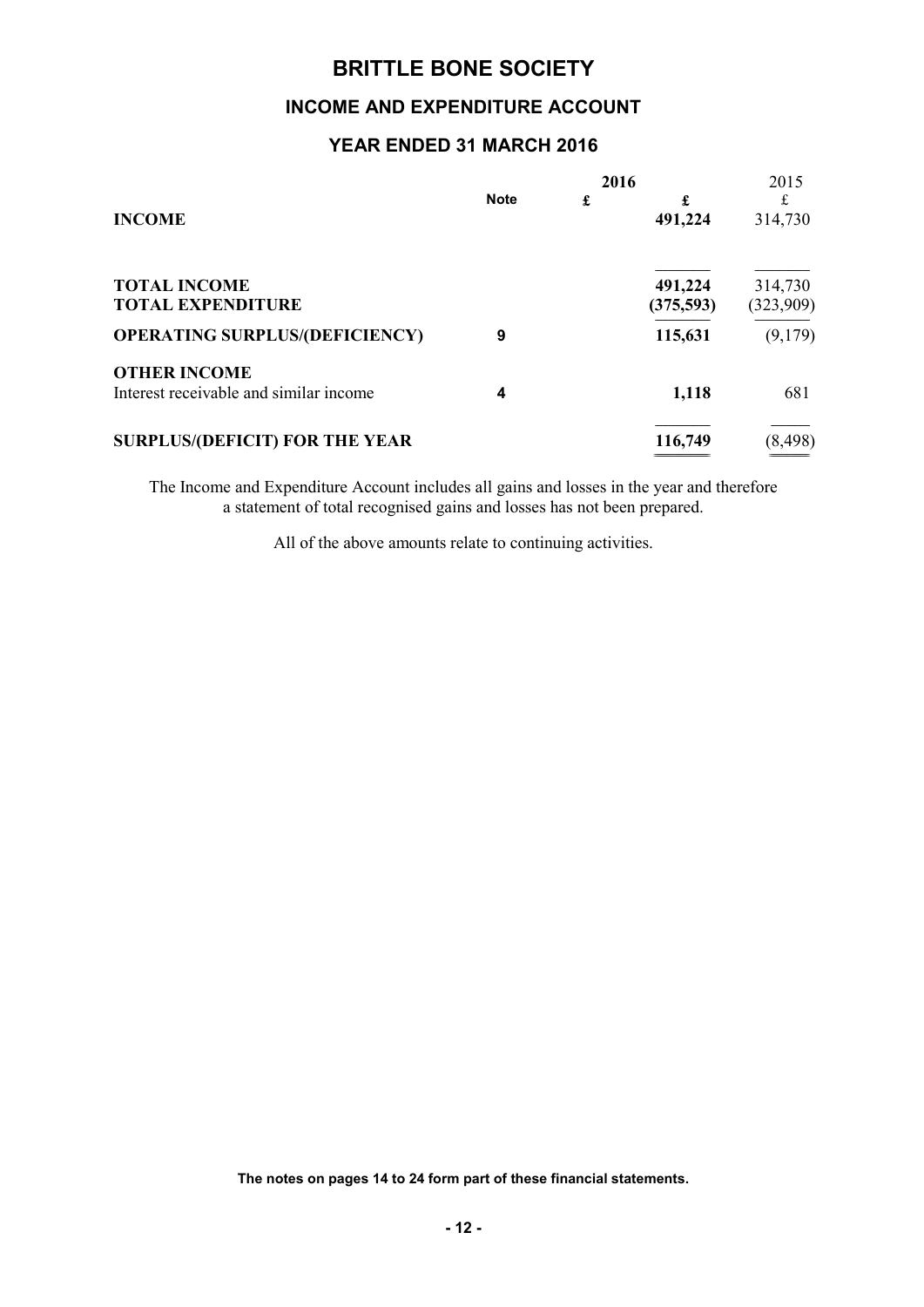### **BALANCE SHEET**

### **31 MARCH 2016**

|                                                  | 2016        |          |                    | 2015    |  |
|--------------------------------------------------|-------------|----------|--------------------|---------|--|
|                                                  | <b>Note</b> | £        | $\pmb{\mathbf{f}}$ | £       |  |
| <b>FIXED ASSETS</b>                              |             |          |                    |         |  |
| Tangible assets                                  | 12          |          | 68,344             | 68,182  |  |
| <b>CURRENT ASSETS</b>                            |             |          |                    |         |  |
| Debtors                                          | 13          | 7,251    |                    | 7,846   |  |
| Cash at bank and in hand                         |             | 393,806  |                    | 257,101 |  |
|                                                  |             | 401,057  |                    | 264,947 |  |
| <b>CREDITORS: Amounts falling due within one</b> |             |          |                    |         |  |
| year                                             | 14          | (28,308) |                    | (8,785) |  |
| <b>NET CURRENT ASSETS</b>                        |             |          | 372,749            | 256,162 |  |
|                                                  |             |          |                    |         |  |
| <b>TOTAL ASSETS LESS CURRENT LIABILITIES</b>     |             |          | 441,093            | 324,344 |  |
| <b>FUNDS</b>                                     |             |          |                    |         |  |
| Restricted income funds                          | 15          |          | 76,949             | 120,341 |  |
| Unrestricted income funds                        | 16          |          | 364,144            | 204,003 |  |
| <b>TOTAL FUNDS</b>                               |             |          | 441,093            | 324,344 |  |
|                                                  |             |          |                    |         |  |

These financial statements have been prepared in accordance with the Accounting and Reporting by Charities: Statement of Recommended Practice applicable to charities preparing their accounts in accordance with the Financial Reporting Standard for Smaller Entities.

These financial statements were approved by the members of the committee and authorised for issue on the  $25<sup>th</sup>$  June, 2016 and are signed on their behalf by:

Etani Heday

………………………… Elaine Healey Trustee

**The notes on pages 14 to 24 form part of these financial statements.**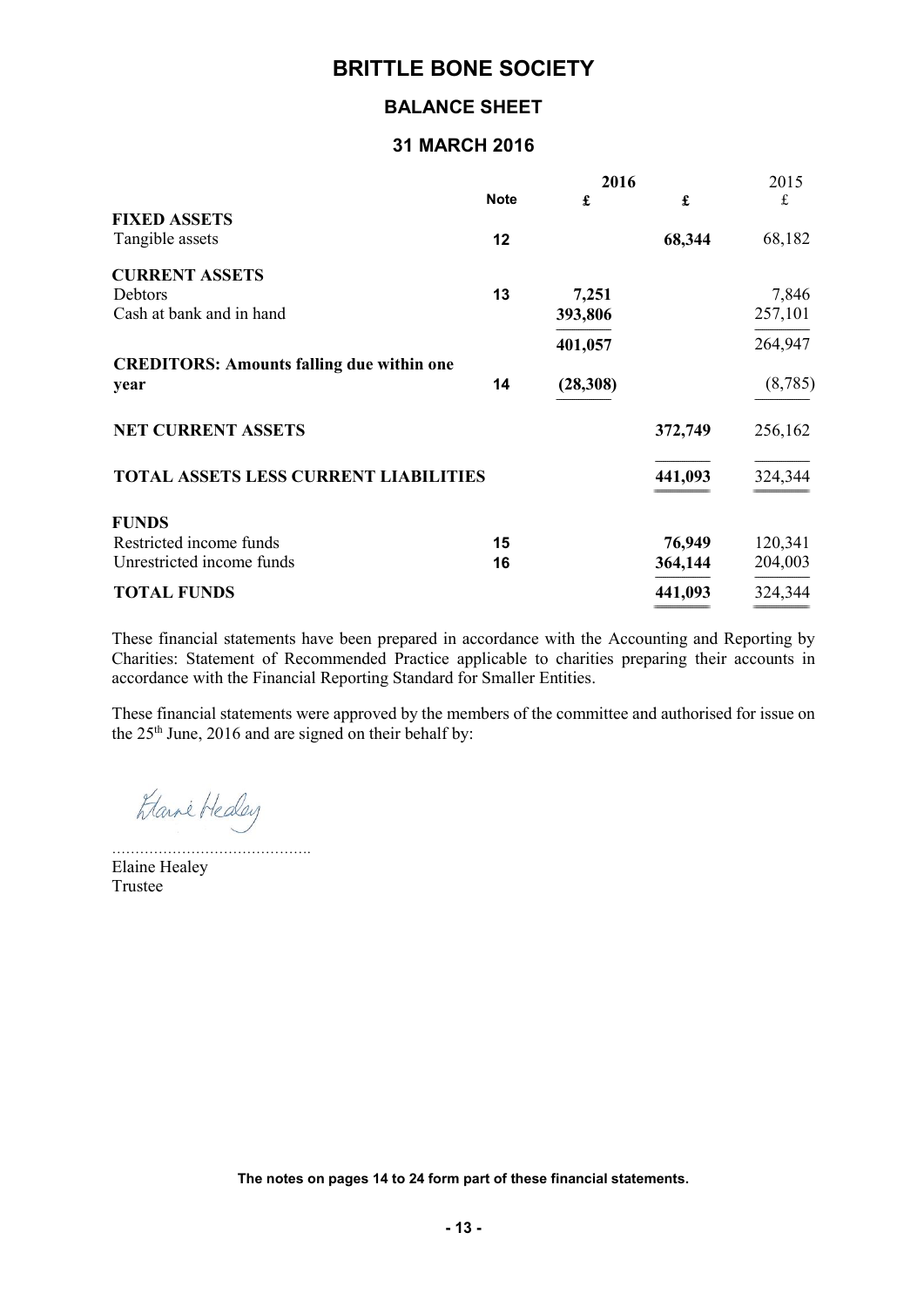## **NOTES TO THE FINANCIAL STATEMENTS**

## **YEAR ENDED 31 MARCH 2016**

### **1. ACCOUNTING POLICIES**

#### **Basis of accounting**

The financial statements have been prepared under the historical cost convention and in accordance with the Charities and Trustee Investment (Scotland) Act 2005, the Charities Accounts (Scotland) Regulations 2006 (as amended), the Charities Act 2011 and with the requirements of Accounting and Reporting by Charities; Charities SORP (FRSSE).

#### **Incoming Resources**

All income is recognised when the conditions for receipt have been met, and there is a reasonable assurance of receipt. In particular, the following policies are used:

Donations and legacies are included in the year in which they are receivable, which is when the Charity becomes entitled to the resource with reasonable certainty and it can be measured reliably.

Donations and legacies received for general purposes of the Charity are included as unrestricted funds. Donations and legacies for activities restricted by the terms of the donation are taken to restricted funds where these wishes are legally binding on the Trustees.

Grants are credited in the year to which they relate. Deferred income represents amounts received for future periods and is released to incoming resources in the period for which it has been received. Branch receipts are recorded in the Income and Expenditure Account on an accruals basis.

Investment income and bank interest is included in the year in which it is receivable. Non-monetary gifts and donated services and facilities are not incorporated into these financial statements. When received these amounts are disclosed as a note in the accounts.

#### **Resources Expended**

All expenditure is included on an accruals basis. The Charity is not registered for VAT and accordingly expenditure is shown gross of irrecoverable VAT. The allocation of expenditure follows the policies below:

Costs of generating voluntary income consist of the costs incurred in inducing others to make gifts to the Charity that are voluntary income.

Costs allocated to fundraising and trading are those costs incurred on non-charitable activities undertaken to generate funds for use by the Charity.

Investment management costs are the costs of administering the investments held. Costs of charitable activity comprise all the resources applied by the Charity in undertaking its work to meet its charitable objectives. Administration costs, which support the charitable activities, are allocated across the core activities to reflect the estimated staff time spent on each main area.

Governance costs are the costs associated with the governance arrangements of the Charity, which relate to the general running of the Charity as opposed to those costs associated with fundraising or charitable activities. They include the travel and subsistence costs of Trustees attending meetings.

#### **Taxation**

The income of the Charity is exempt from charge to tax in accordance with the provisions of the Income and Corporation Taxes Act 1988.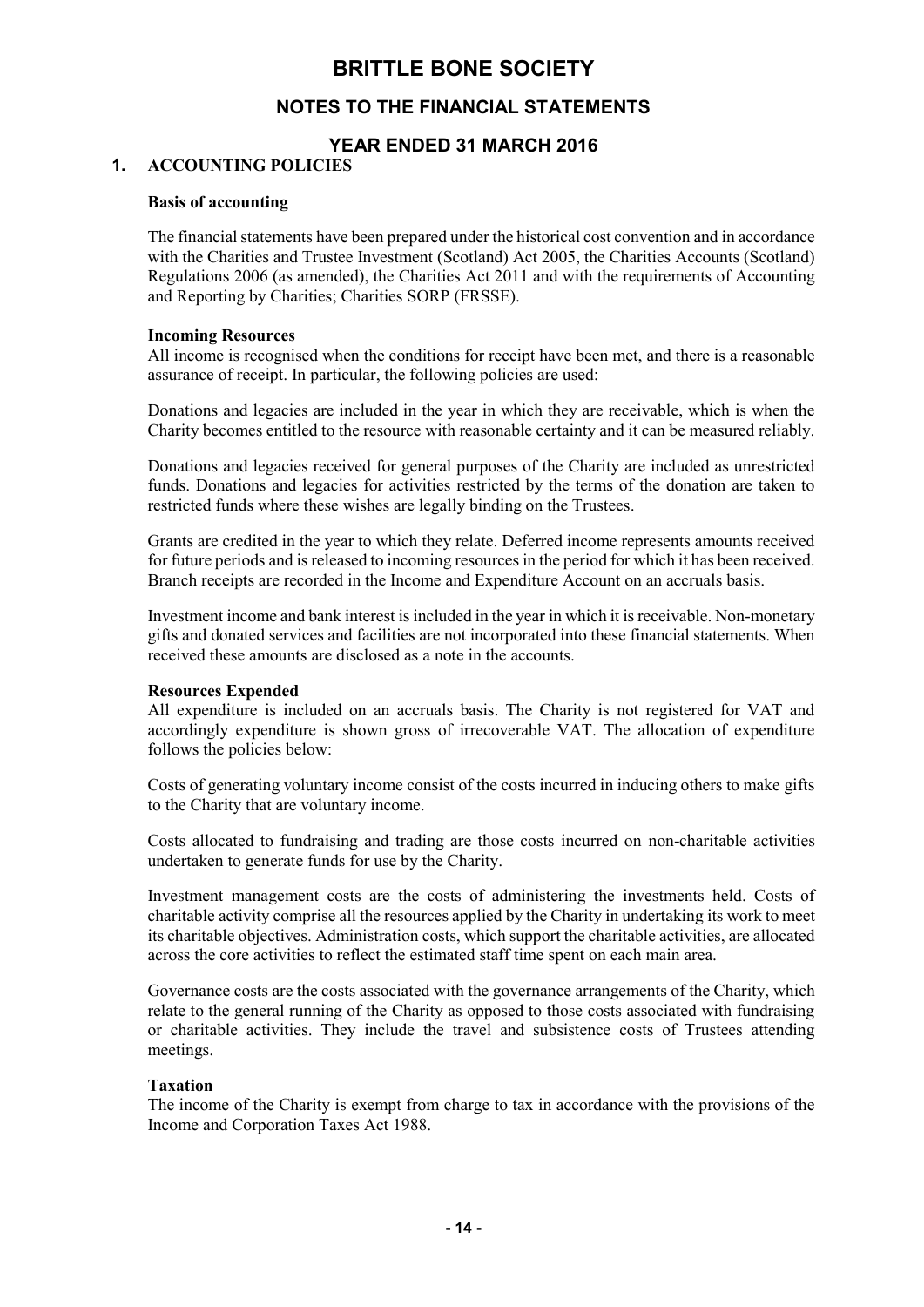## **NOTES TO THE FINANCIAL STATEMENTS**

## **YEAR ENDED 31 MARCH 2016**

#### **Fund Accounting**

Funds held by the Charity are held in restricted and unrestricted funds.

Restricted Funds - these are funds that can only be used for particular restricted purposes within the objects of the Charity. Restrictions arise when specified by the donor or when funds are raised for particular restricted purposes.

Unrestricted Funds - these are funds which can be used in accordance with the charitable objects at the discretion of the Trustees.

Where necessary a transfer is made from unrestricted funds to restricted funds to compensate fully all restricted funds which would otherwise be in deficit at the accounting date.

#### **Fixed assets**

All fixed assets are initially recorded at cost.

#### **Depreciation**

Depreciation is calculated so as to write off the cost of an asset, less its estimated residual value, over the useful economic life of that asset as follows:

| Heritable Property | ۰                        | $2\%$ per annum      |
|--------------------|--------------------------|----------------------|
| Equipment          | -                        | $25\%$ per annum     |
| Computer Software  | $\overline{\phantom{0}}$ | 33 $1/3\%$ per annum |

### **2. VOLUNTARY INCOME**

|                          | <b>Unrestricted</b> |              | <b>Restricted Total Funds</b> | Total Funds |
|--------------------------|---------------------|--------------|-------------------------------|-------------|
|                          | Funds               | <b>Funds</b> | 2016                          | 2015        |
|                          | £                   | £            | £                             | £           |
| <b>Donations</b>         |                     |              |                               |             |
| Donations                | 64,684              | 114,267      | 178,951                       | 203,703     |
| <b>Legacies</b>          |                     |              |                               |             |
| Legacies                 | 216,810             |              | 216,810                       | 11,000      |
| <b>Grants receivable</b> |                     |              |                               |             |
| Grants receivable        | 15,000              |              | 15,000                        | 15,000      |
| Subscriptions            | 7,835               |              | 7,835                         | 7,098       |
|                          | 304,329             | 114,267      | 418,596                       | 236,801     |

#### **3. INCOMING RESOURCES FROM ACTIVITIES FOR GENERATING FUNDS**

|                    | Unrestricted |        | <b>Restricted Total Funds</b> Total Funds |        |
|--------------------|--------------|--------|-------------------------------------------|--------|
|                    | Funds        | Funds  | 2016                                      | 2015   |
|                    |              |        |                                           |        |
| Fundraising events | 60.950       | 11,678 | 72,628                                    | 77,929 |
|                    |              |        |                                           |        |

===================================== ===================================== ===================================== =====================================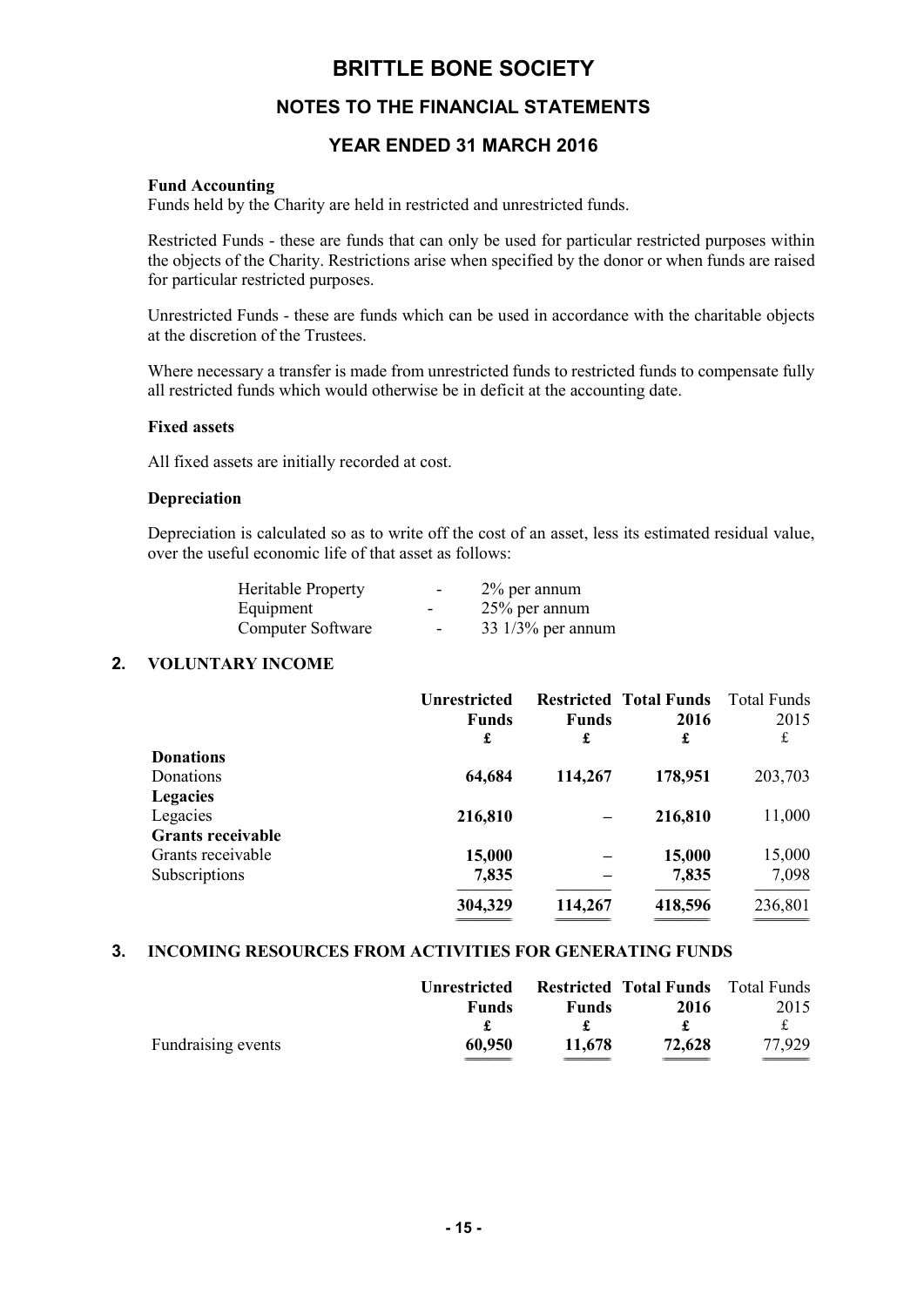### **NOTES TO THE FINANCIAL STATEMENTS**

## **YEAR ENDED 31 MARCH 2016**

### **4. INVESTMENT INCOME**

| Bank interest receivable<br>Exchange rate difference | <b>Funds</b><br>£<br>719<br>399 | <b>Unrestricted Total Funds</b> Total Funds<br>2016<br>£<br>719<br>399 | 2015<br>£<br>681 |
|------------------------------------------------------|---------------------------------|------------------------------------------------------------------------|------------------|
|                                                      | 1,118                           | 1,118                                                                  | 681              |

#### **5. FUNDRAISING TRADING: COST OF GOODS SOLD AND OTHER COSTS**

|                             |        | <b>Unrestricted Total Funds</b> | <b>Total Funds</b> |
|-----------------------------|--------|---------------------------------|--------------------|
|                             | Funds  | 2016                            | 2015               |
|                             |        | £                               |                    |
| Costs of Voluntary Income   | 64,773 | 64,773                          | 59,435             |
| Costs of Fundraising Income | 26,200 | 26,200                          | 26,934             |
|                             | 90,973 | 90,973                          | 86,369             |

See appendix on page 23 for a detailed breakdown.

### **6. COSTS OF CHARITABLE ACTIVITIES BY FUND TYPE**

|                              | Unrestricted |         | <b>Restricted Total Funds</b> | Total Funds |
|------------------------------|--------------|---------|-------------------------------|-------------|
|                              | <b>Funds</b> | Funds   | 2016                          | 2015        |
|                              | £            | £       | £                             | £           |
| <b>Charitable Expenses</b>   | 31,200       |         | 31,200                        | 12,198      |
| <b>Charitable Activities</b> | 54,297       | 191,250 | 245,547                       | 216,729     |
| Support costs                | 7,873        |         | 7,873                         | 8,613       |
|                              | 93,370       | 191,250 | 284,620                       | 237,540     |

See appendix pages 24 for a detailed breakdown.

## **7. COSTS OF CHARITABLE ACTIVITIES BY ACTIVITY TYPE**

|                              | <b>Activities</b><br>undertaken<br>directly | costs | <b>Support Total Funds</b> Total Funds<br>2016 | 2015               |
|------------------------------|---------------------------------------------|-------|------------------------------------------------|--------------------|
| <b>Charitable Expenses</b>   | 31,200                                      | 7,873 | 39,073                                         | 20,811             |
| <b>Charitable Activities</b> | 245,547<br>276,747                          | 7,873 | 245,547<br>284,620                             | 216,729<br>237,540 |

See appendix pages 24 for a detailed breakdown.

### **8. TRUSTEE EXPENSES**

During the year 8 (2015:7) trustees received a total of £2,952 (2015:£2,365) of expenses relating to travel and accommodation costs for attendance at Trustees meetings and other matters in support of the charity.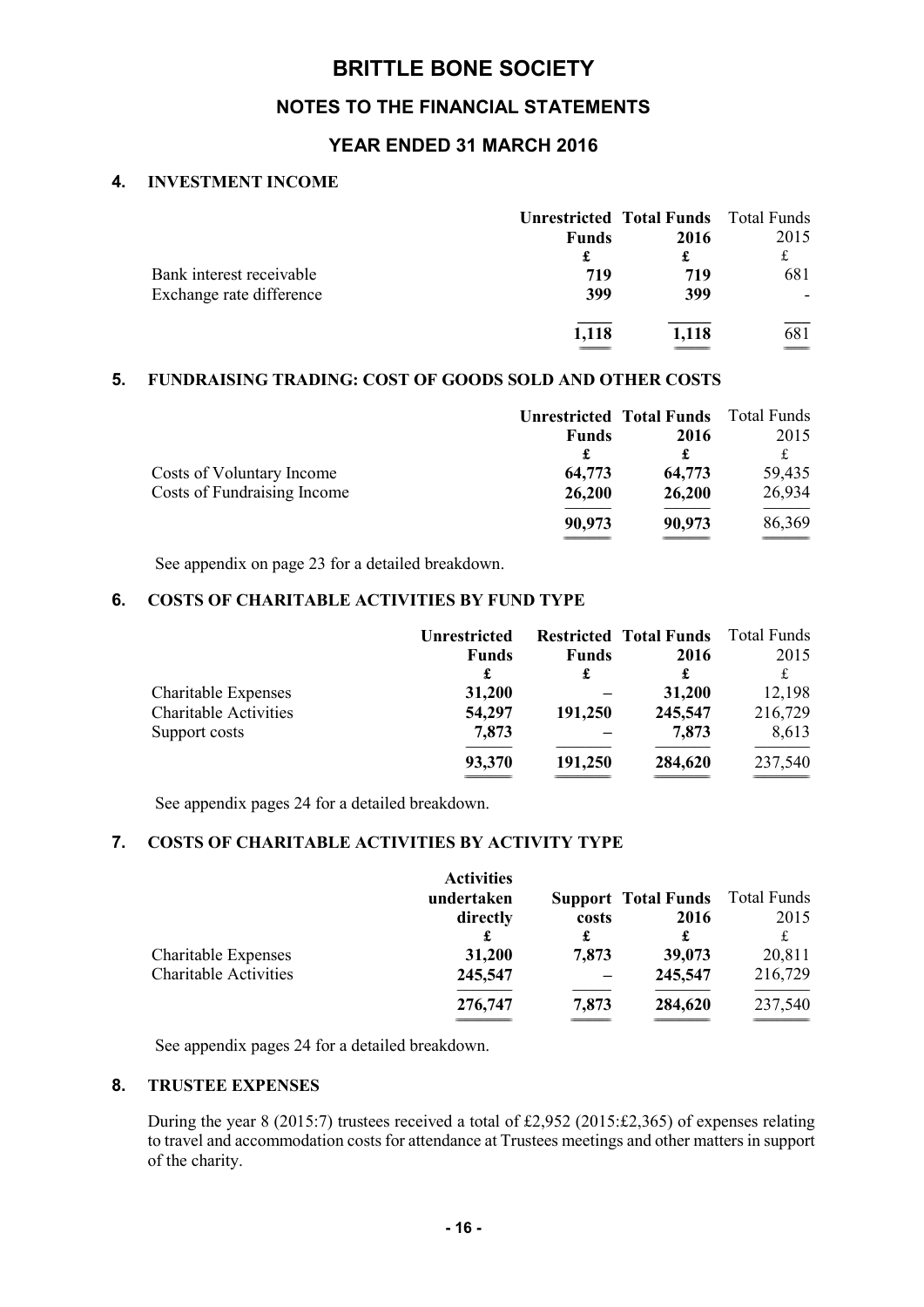### **NOTES TO THE FINANCIAL STATEMENTS**

## **YEAR ENDED 31 MARCH 2016**

### **9. NET INCOMING/(OUTGOING) RESOURCES FOR THE YEAR**

This is stated after charging/(crediting):

|                                     | 2016  | 2015  |
|-------------------------------------|-------|-------|
|                                     | £     |       |
| Depreciation                        | 6,833 | 5,084 |
| Auditors' remuneration:             |       |       |
| - audit of the financial statements | 4,602 | 4,602 |
| Exchange (gains)/losses             | (399) | 804   |
|                                     |       |       |

#### **10. FUND TRANSFERS**

The society has a number of restricted funds. Where the expenditure on a fund to date exceeds the income received as of the year end, provision has been made to transfer the required amount from general reserves.

In addition, the society continues to review its restricted funds and a number of smaller funds, where the initial conditions have been fully met, with the donor's permission, have been transferred into unrestricted funds.

### **11. STAFF COSTS AND EMOLUMENTS**

#### **Total staff costs were as follows:**

|                       | 2016    | 2015    |
|-----------------------|---------|---------|
|                       | £       |         |
| Wages and salaries    | 113,623 | 110,914 |
| Social security costs | 8,021   | 7,746   |
|                       | 121,644 | 118,660 |

### **Particulars of employees:**

The average number of employees during the year, calculated on the basis of full-time equivalents, was as follows:

|                                       | 2016 | 2015 |
|---------------------------------------|------|------|
|                                       | No   | No.  |
| Number of charitable activities staff |      |      |
| Number of administrative staff        |      |      |
| Number of management staff            |      |      |
|                                       |      |      |
|                                       |      |      |

No employee received remuneration of more than £60,000 during the year (2015 - Nil).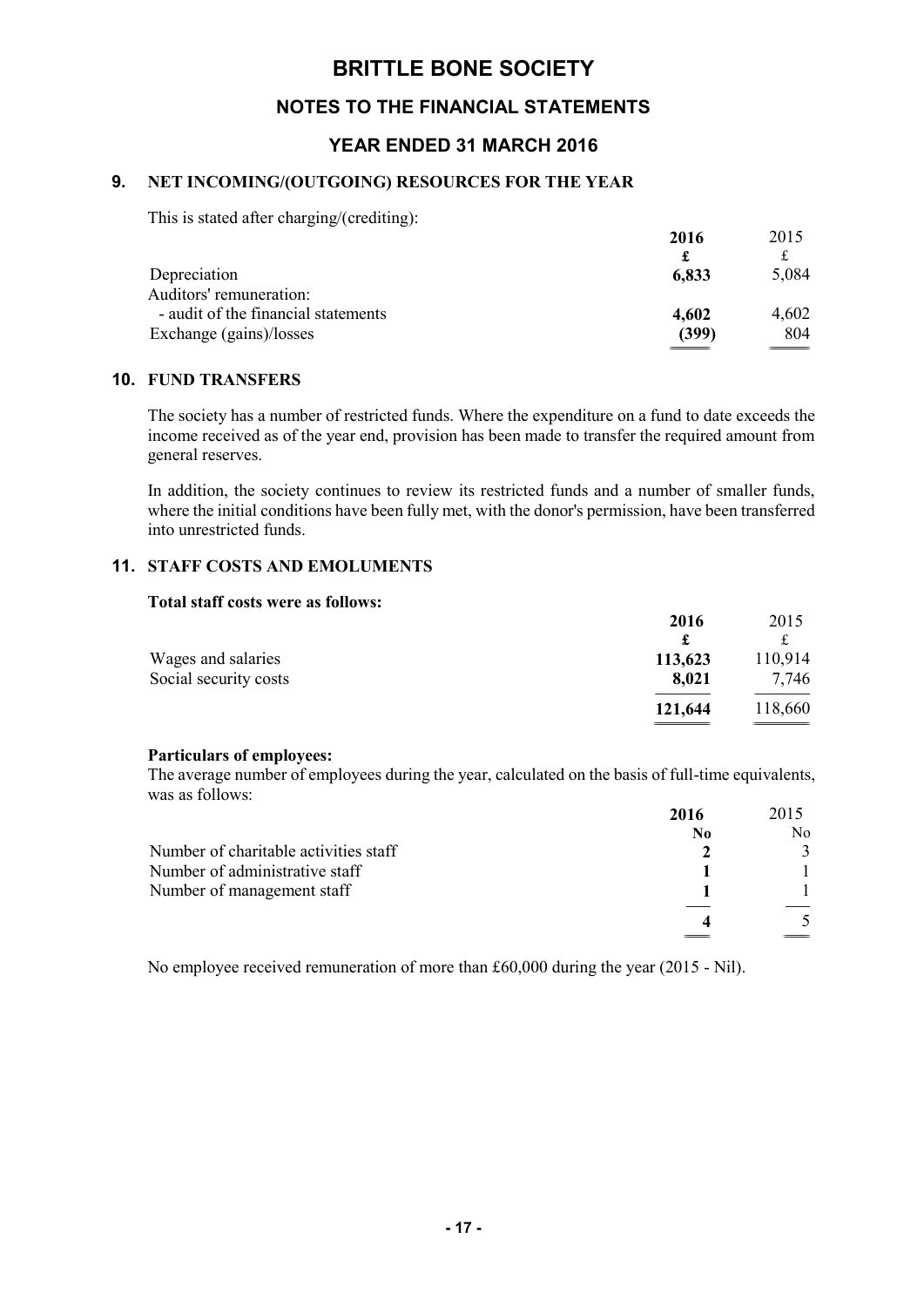## **NOTES TO THE FINANCIAL STATEMENTS**

## **YEAR ENDED 31 MARCH 2016**

## **12. TANGIBLE FIXED ASSETS**

|                                                           | Heritable<br><b>Property</b><br>£ | <b>Office</b><br>Equipment<br>£ | Computer<br><b>Software</b><br>£ | <b>Total</b><br>$\pmb{\mathfrak{L}}$ |
|-----------------------------------------------------------|-----------------------------------|---------------------------------|----------------------------------|--------------------------------------|
| <b>COST</b>                                               |                                   |                                 |                                  |                                      |
| At 1 April 2015                                           | 94,595                            | 62,911                          | 30,658                           | 188,164                              |
| <b>Additions</b>                                          |                                   | 6,995                           |                                  | 6,995                                |
| At 31 March 2016                                          | 94,595                            | 69,906                          | 30,658                           | 195,159                              |
| <b>DEPRECIATION</b>                                       |                                   |                                 |                                  |                                      |
| At 1 April 2015                                           | 29,605                            | 62,911                          | 27,466                           | 119,982                              |
| Charge for the year                                       | 1,892                             | 1,749                           | 3,192                            | 6,833                                |
| At 31 March 2016                                          | 31,497                            | 64,660                          | 30,658                           | 126,815                              |
| <b>NET BOOK VALUE</b>                                     |                                   |                                 |                                  |                                      |
| At 31 March 2016                                          | 63,098                            | 5,246                           |                                  | 68,344                               |
| At 31 March 2015                                          | 64,990                            |                                 | 3,192                            | 68,182                               |
| <b>13. DEBTORS</b>                                        |                                   |                                 |                                  |                                      |
|                                                           |                                   |                                 | 2016                             | 2015                                 |
| Other debtors                                             |                                   |                                 | $\mathbf f$<br>7,251             | $\mathbf f$<br>7,846                 |
| <b>14. CREDITORS: Amounts falling due within one year</b> |                                   |                                 |                                  |                                      |
|                                                           |                                   |                                 | 2016                             | 2015                                 |
|                                                           |                                   |                                 | £                                | $\mathbf f$                          |
| Trade creditors<br>Taxation and social security           |                                   |                                 | 21,232<br>2,474                  | 1,429<br>2,469                       |
| Other creditors                                           |                                   |                                 | 4,602                            | 4,887                                |
|                                                           |                                   |                                 | 28,308                           | 8,785                                |
|                                                           |                                   |                                 |                                  |                                      |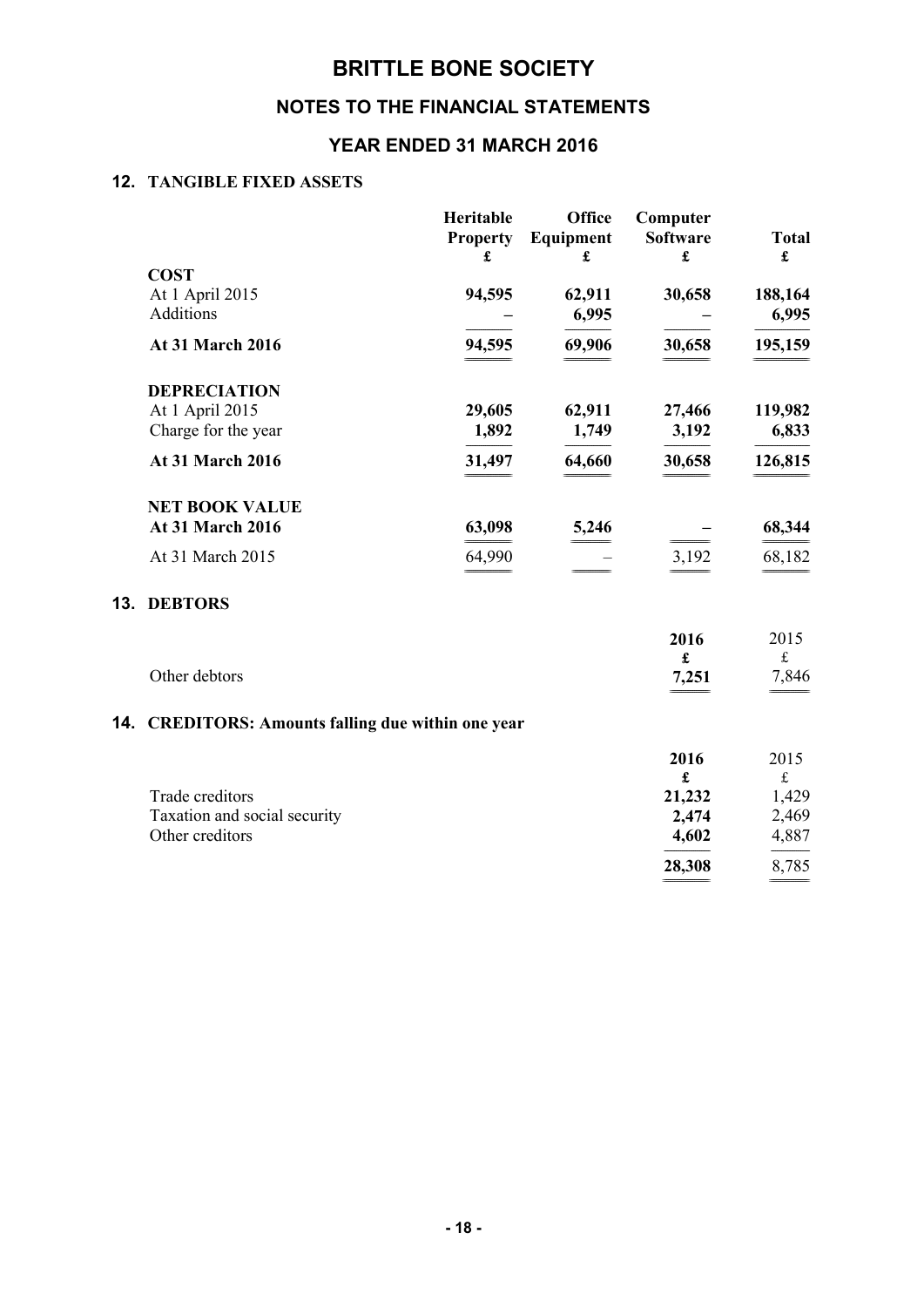### **NOTES TO THE FINANCIAL STATEMENTS**

### **YEAR ENDED 31 MARCH 2016**

### **15. RESTRICTED INCOME FUNDS**

|                                                                     | <b>Balance at</b><br>1 Apr 2015<br>£ | Incoming<br>resources<br>£ | Outgoing<br>resources<br>£ | <b>Transfers</b><br>£ | <b>Balance at</b><br>31 Mar 2016<br>£ |
|---------------------------------------------------------------------|--------------------------------------|----------------------------|----------------------------|-----------------------|---------------------------------------|
| <b>Restricted Funds</b>                                             | 51,039                               | 44,316                     | (49, 794)                  | (571)                 | 44,990                                |
| <b>Restricted Funds</b><br>- Individuals<br><b>Restricted Funds</b> | 63,802                               | 63,416                     | (103, 345)                 | 2,586                 | 26,459                                |
| - Conference                                                        | 5,500                                | 18,213                     | (38, 111)                  | 19,898                | 5,500                                 |
|                                                                     | 120,341                              | 125,945                    | (191, 250)                 | 21,913                | 76,949                                |

(a) Restricted Funds are made up of several Funds that have been set aside for a specific purpose, for example, for wheelchair purchases or welfare purposes. There are also Funds that have been restricted to be spent in specific areas.

(b) Restricted Funds – Individuals are made up of many Funds that are only available to be spent on a specific individuals.

(c) Restricted Funds – Conference is only available to be spent on the Annual Conference the charity holds.

#### **16. UNRESTRICTED INCOME FUNDS**

|                 | <b>Balance at</b><br>1 Apr 2015<br>£ | Incoming<br>resources<br>£ | Outgoing<br>resources<br>£ | <b>Transfers</b><br>£ | <b>Balance at</b><br>31 Mar 2016<br>£ |
|-----------------|--------------------------------------|----------------------------|----------------------------|-----------------------|---------------------------------------|
| Heritable       |                                      |                            |                            |                       |                                       |
| Property        | 64,990                               |                            | (1,892)                    |                       | 63,098                                |
| Wheelchair fund |                                      |                            |                            | 30,000                | 30,000                                |
| Research fund   |                                      |                            |                            | 30,000                | 30,000                                |
| General Funds   | 139,013                              | 366,397                    | (182, 451)                 | (81,913)              | 241,046                               |
|                 | 204,003                              | 366,397                    | (184, 343)                 | (21, 913)             | 364,144                               |

(a) Heritable Property is the cost of the building. These funds are unavailable to spend.

(b) The Wheelchair Fund is a designated fund, established in 2016 after a large legacy was received. The Trustees have decided to make these funds available to help with the purchase of wheelchairs.

(c) The Research Fund is a designated fund, established in 2016 after a large legacy was received. The Trustees have decided to make these funds available to help become more acutely involved in and part of relevant research.

(d) The General Funds are available to be spent for any of the purposes of the charity.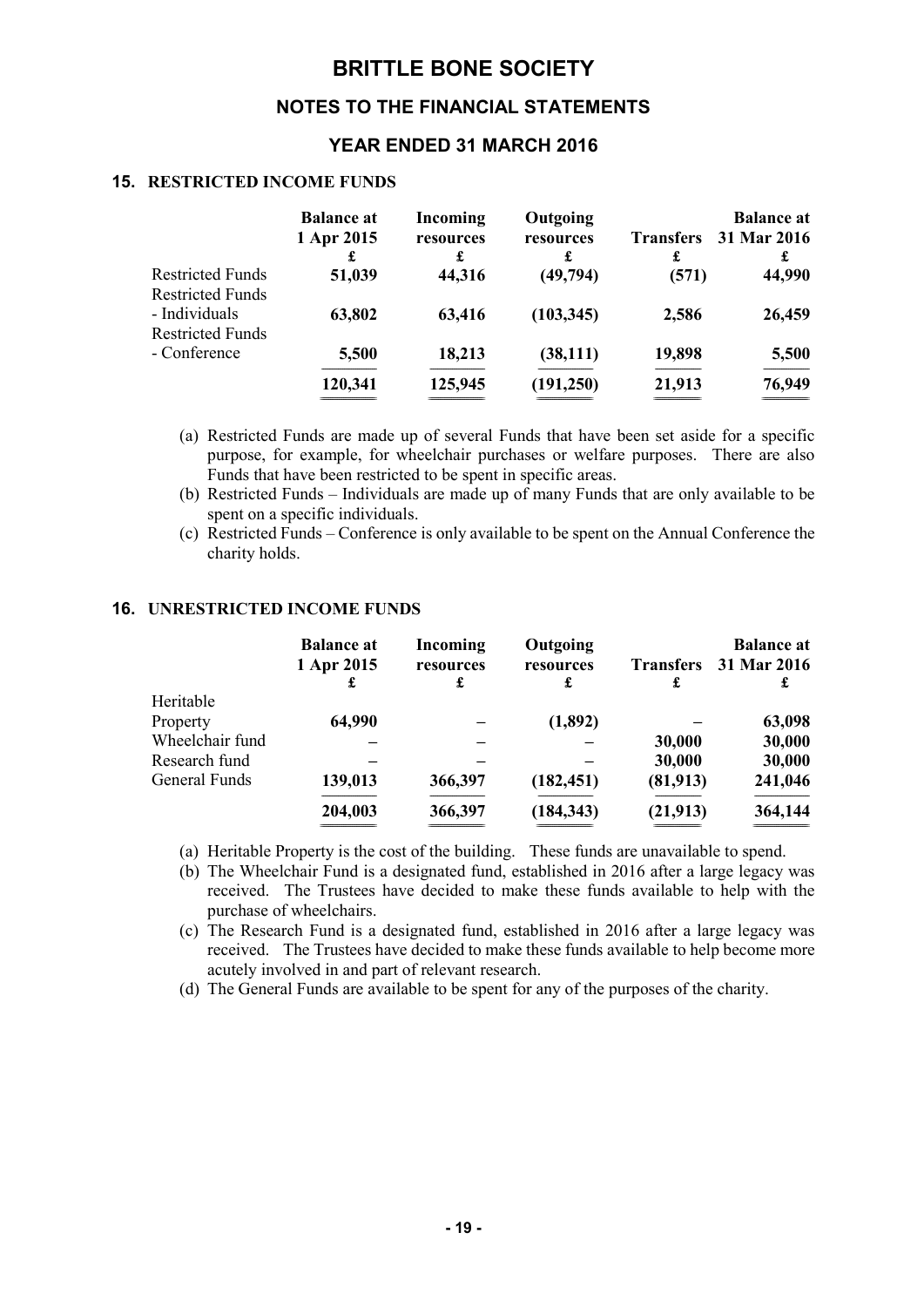## **NOTES TO THE FINANCIAL STATEMENTS**

## **YEAR ENDED 31 MARCH 2016**

## **17. ANALYSIS OF NET ASSETS BETWEEN FUNDS**

|                                   | fixed assets | Tangible Net current<br>assets | <b>Total</b> |
|-----------------------------------|--------------|--------------------------------|--------------|
|                                   | £            | £                              | £            |
| <b>Restricted Income Funds:</b>   |              |                                |              |
| <b>Restricted Funds</b>           |              | 76,949                         | 76,949       |
| <b>Unrestricted Income Funds:</b> |              |                                |              |
| Designated Funds                  | 63,098       | 60,000                         | 123,098      |
| General Funds                     | 5,246        | 235,800                        | 241,046      |
|                                   | 68,344       | 295,800                        | 364,144      |
| <b>Total Funds</b>                | 68,344       | 372,749                        | 441,093      |
|                                   |              |                                |              |

### **18. RELATED PARTY TRANSACTIONS**

There were no related party transactions during the year that are required to be disclosed.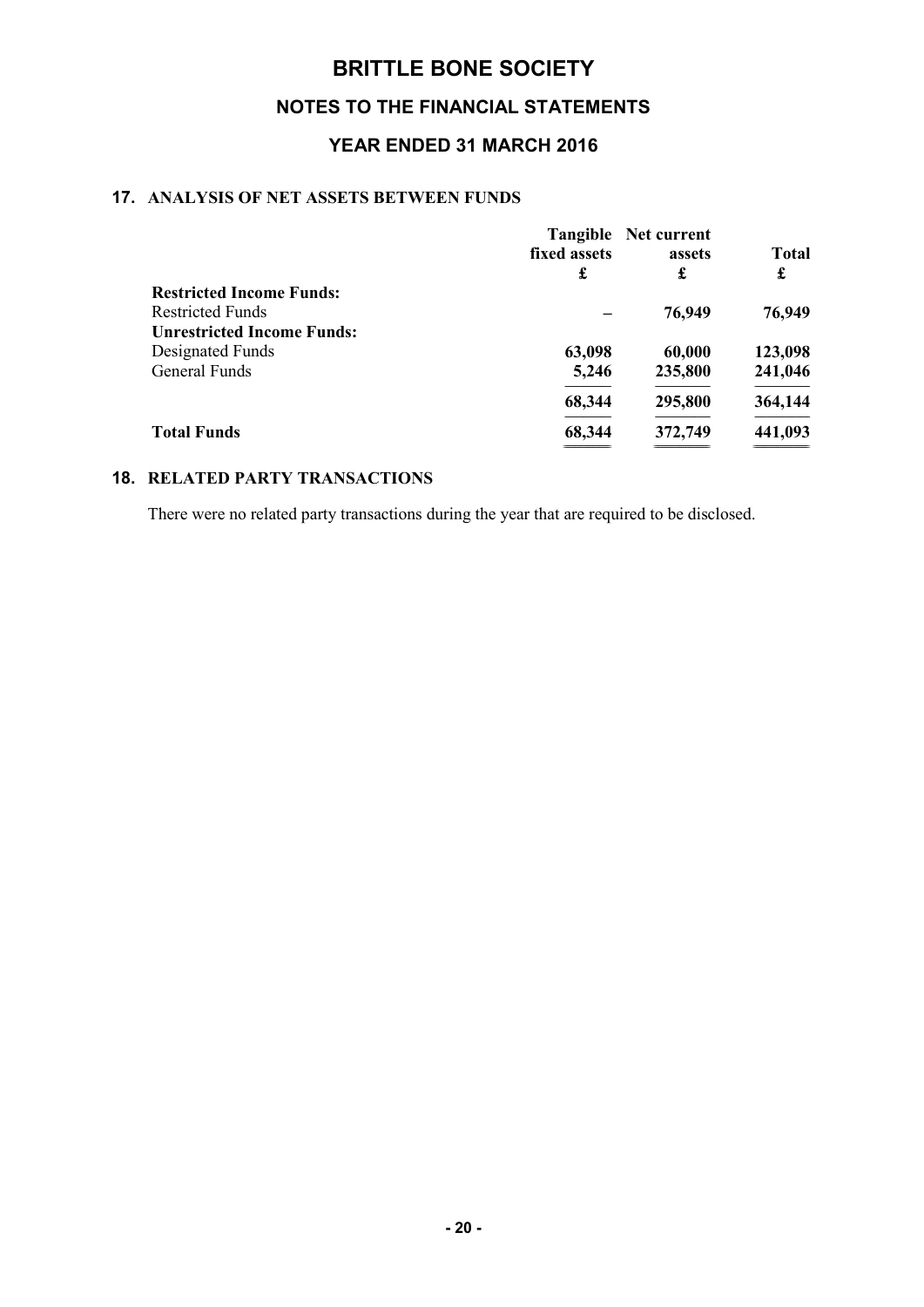## **DETAILED STATEMENT OF FINANCIAL ACTIVITIES**

|                                                                        | 2016 |         | 2015      |
|------------------------------------------------------------------------|------|---------|-----------|
|                                                                        | £    | £       | $\pounds$ |
| <b>INCOMING RESOURCES</b>                                              |      |         |           |
| <b>VOLUNTARY INCOME</b>                                                |      |         |           |
| Donations                                                              |      | 178,951 | 203,703   |
| Legacies                                                               |      | 216,810 | 11,000    |
| Grants receivable                                                      |      | 15,000  | 15,000    |
| Subscriptions                                                          |      | 7,835   | 7,098     |
|                                                                        |      | 418,596 | 236,801   |
| <b>ACTIVITIES FOR GENERATING FUNDS</b>                                 |      |         |           |
| Fundraising events                                                     |      | 72,628  | 77,929    |
| <b>INVESTMENT INCOME</b>                                               |      |         |           |
| Bank interest receivable                                               |      | 719     | 681       |
| Exchange rate difference                                               |      | 399     |           |
|                                                                        |      |         |           |
|                                                                        |      | 1,118   | 681       |
| <b>TOTAL INCOMING RESOURCES</b>                                        |      | 492,342 | 315,411   |
|                                                                        |      |         |           |
| <b>RESOURCES EXPENDED</b><br><b>FUNDRAISING TRADING: COST OF GOODS</b> |      |         |           |
| <b>SOLD AND OTHER COSTS</b>                                            |      |         |           |
| Direct fundraising costs                                               |      | 3,862   | 4,157     |
| Staff costs - Wages & Salaries                                         |      | 56,720  | 63,065    |
| Staff costs - Employer's NIC                                           |      | 4,480   | 4,689     |
| Establishment - Rates & Water                                          |      | 738     | 848       |
| Establishment - Light & heat                                           |      | 2,467   | 2,614     |
| Establishment - Repairs & maintenance                                  |      | 9,878   | 676       |
| Establishment - Insurance                                              |      | 1,417   | 883       |
| Professional - Legal fees                                              |      | 471     | 825       |
| Office expenses - Telephone                                            |      | 1,512   | 1,417     |
| Depreciation                                                           |      | 3,758   | 2,796     |
| Stationery                                                             |      | 2,399   | 1,399     |
| Postage                                                                |      | 1,352   | 1,857     |
| Computer expenses                                                      |      | 1,919   | 1,143     |
|                                                                        |      | 90,973  | 86,369    |
|                                                                        |      |         |           |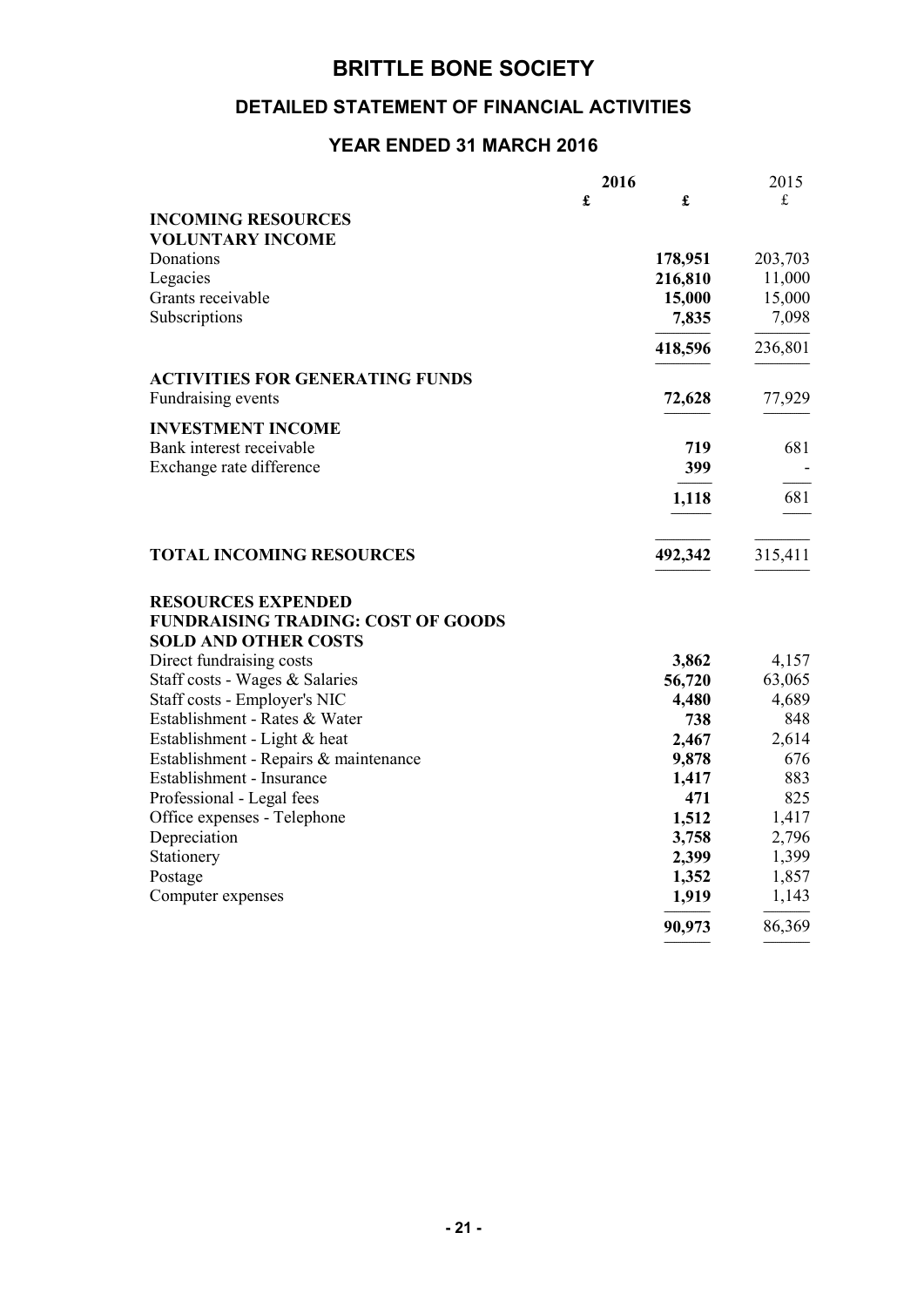## **DETAILED STATEMENT OF FINANCIAL ACTIVITIES**

|                                                                 | 2016    | 2015     |
|-----------------------------------------------------------------|---------|----------|
|                                                                 | £<br>£  | £        |
| <b>CHARITABLE ACTIVITIES</b>                                    |         |          |
| Staff costs - Wages & Salaries                                  | 56,902  | 47,849   |
| Staff costs - Employer's NIC                                    | 3,542   | 3,057    |
| Establishment - Rates & Water                                   | 604     | 694      |
| Establishment - Light & heat                                    | 2,019   | 2,139    |
| Establishment - Repairs & maintenance                           | 8,082   | 553      |
| Establishment - Insurance                                       | 1,159   | 722      |
| Professional - Auditor fees                                     | 4,602   | 4,602    |
| Professional - Legal fees                                       | 385     | 676      |
| Office expenses - Telephone                                     | 1,237   | 1,159    |
| Office expenses - Other                                         | 4,723   | 3,352    |
| Depreciation                                                    | 3,075   | 2,288    |
| Stationery                                                      | 1,963   | 1,148    |
| Postage                                                         | 1,106   | 1,519    |
| Computer expenses                                               | 1,570   | 935      |
| Sponsorship                                                     | 10,000  |          |
| Costs of trustees' meetings                                     | 3,271   | 3,207    |
| Conference expenses                                             | 38,111  | 41,732   |
| Staff travel                                                    | 9,183   | 8,222    |
| Wheelchair purchase                                             | 82,116  | 65,998   |
| Wheelchair repairs                                              | 2,926   | 2,005    |
| Welfare $&$ equipment                                           | 35,523  | 35,962   |
| <b>Newsletters</b>                                              | 3,172   | 3,743    |
| Subscriptions                                                   | 2,472   | 959      |
| <b>Support Group costs</b>                                      | 6,877   | 4,215    |
| Foreign currency loss                                           |         | 804      |
|                                                                 | 284,620 | 237,540  |
| <b>TOTAL RESOURCES EXPENDED</b>                                 | 375,593 | 323,909  |
|                                                                 |         |          |
| <b>NET INCOMING/(OUTGOING) RESOURCES</b><br><b>FOR THE YEAR</b> | 116,749 | (8, 498) |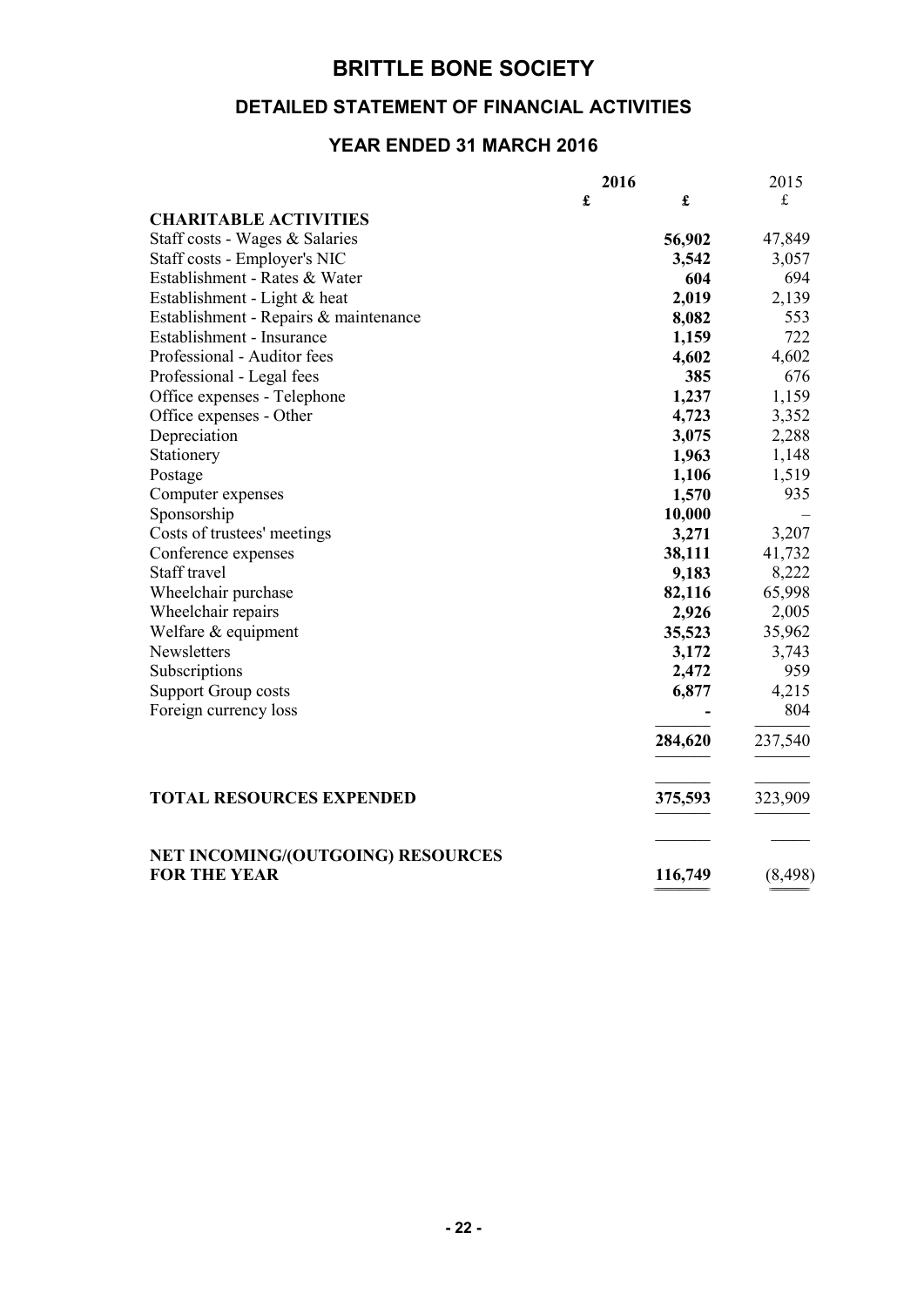## **DETAILED STATEMENT OF FINANCIAL ACTIVITIES**

|                                           | 2016 |             | 2015      |
|-------------------------------------------|------|-------------|-----------|
|                                           | £    | $\mathbf f$ | $\pounds$ |
| <b>FUNDRAISING TRADING: COST OF GOODS</b> |      |             |           |
| <b>SOLD AND OTHER COSTS</b>               |      |             |           |
| <b>Costs of Voluntary Income</b>          |      |             |           |
| Staff costs - Wages & Salaries            |      | 39,463      | 43,634    |
| Staff costs - Employer's NIC              |      | 3,079       | 3,171     |
| Establishment - Rates & Water             |      | 604         | 694       |
| Establishment - Light & heat              |      | 2,019       | 2,139     |
| Establishment - Repairs & maintenance     |      | 8,082       | 553       |
| Establishment - Insurance                 |      | 1,159       | 722       |
| Professional - Legal fees                 |      | 385         | 676       |
| Office expenses - Telephone               |      | 1,237       | 1,159     |
| Depreciation                              |      | 3,075       | 2,288     |
| Stationery                                |      | 2,399       | 1,399     |
| Postage                                   |      | 1,352       | 1,857     |
| Computer expenses                         |      | 1,919       | 1,143     |
|                                           |      | 64,773      | 59,435    |
| <b>Costs of Fundraising Income</b>        |      |             |           |
| Direct fundraising costs                  |      | 3,862       | 4,157     |
| Staff costs - Wages & Salaries            |      | 17,257      | 19,431    |
| Staff costs - Employer's NIC              |      | 1,401       | 1,518     |
| Establishment - Rates & Water             |      | 134         | 154       |
| Establishment - Light & heat              |      | 448         | 475       |
| Establishment - Repairs & maintenance     |      | 1,796       | 123       |
| Establishment - Insurance                 |      | 258         | 161       |
| Professional - Legal fees                 |      | 86          | 149       |
| Office expenses - Telephone               |      | 275         | 258       |
| Depreciation                              |      | 683         | 508       |
|                                           |      | 26,200      | 26,934    |
|                                           |      | 90,973      | 86,369    |
|                                           |      |             |           |